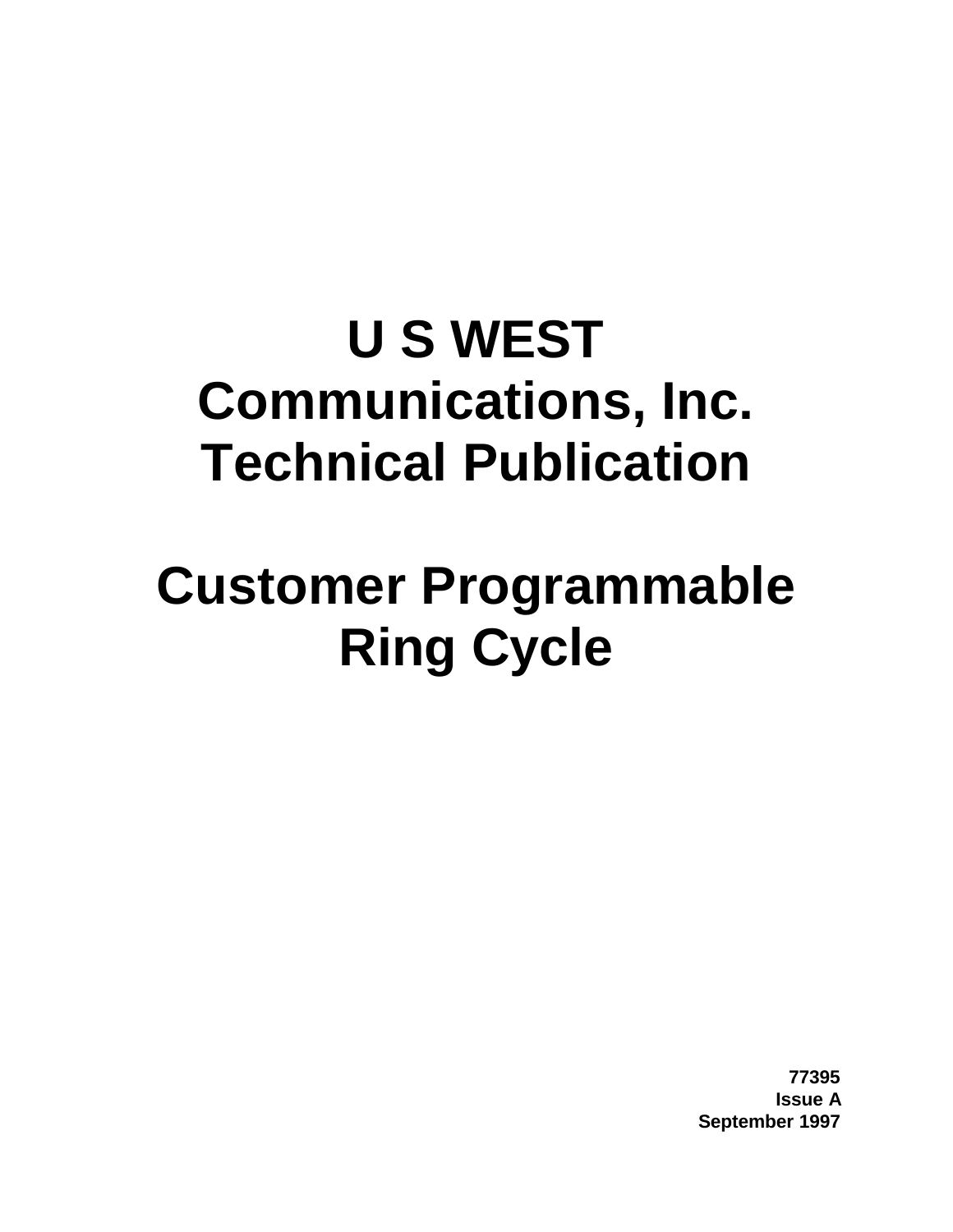# **U S WEST Communications, Inc. Technical Publication**

# **Customer Programmable Ring Cycle**

**Copyright 1997 77395 Printed in U.S.A. Issue A All Rights Reserved September 1997**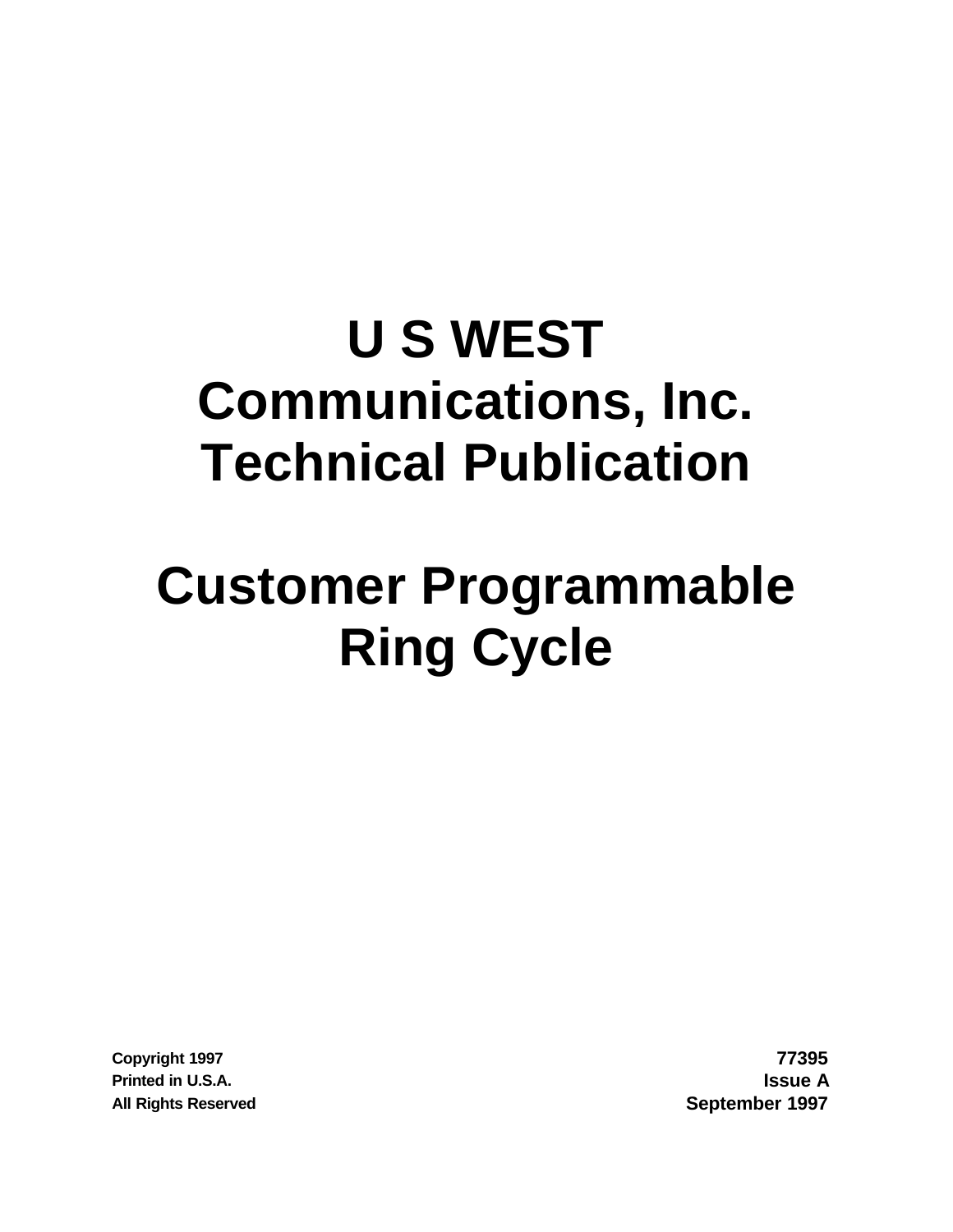#### NOTICE

This document provides a technical description of Customer Programmable Ring Cycle (CPRC) that allows access to U S WEST's Ring Control Gateway (RCG). The RCG allows customers or their agents ("Customer"), such as an Enhanced Service Provider (ESP), to change their ring cycle for Call Forwarding Don't Answer. The RCG brokers ring cycle change requests to the operational support system that changes the ring cycle. Connection to the RCG is via dedicated digital data service from the ESP through a TCP/IP interface. Additional information in respect to digital data service can be found in U S WEST Communications, Inc. Technical Publication 77204, *U S WEST Digital Data Service Product Description, Applications, and Interface Combinations* and U S WEST Communications, Inc. Technical Publication 77312, *U S WEST Digital Data Service Technical Description.*

U S WEST Communications, Inc. reserves the right to revise this document for any reason, including but not limited to, conformity with standards promulgated by various governmental or regulatory agencies; utilization of advances in the state of the technical arts; or to reflect changes in the design of equipment, techniques, or procedures described or referred to herein.

Liability to anyone arising out of use or reliance upon any information set forth herein is expressly disclaimed, and no representation or warranties, expressed or implied, are made with respect to the accuracy or utility of any information set forth herein.

This document is not to be construed as a suggestion to any manufacturer to modify or change any of its products, nor does this publication represent any commitment by U S WEST Communications, Inc. to purchase any specific products. Further, conformance to this publication does not constitute a guarantee of a given supplier's equipment and/or it's associated documentation.

Ordering information for U S WEST Publications can be obtained from the Reference Section of this document.

If further information is required, please contact:

U S WEST Business Resources, Inc. Manager - Information Release 1801 California, Rm. 1320 Denver, CO 80202 (303) 707-7454 E-mail: svenett@uswest.com

Throughout this publication, the term U S WEST signifies U S WEST Communications, Inc.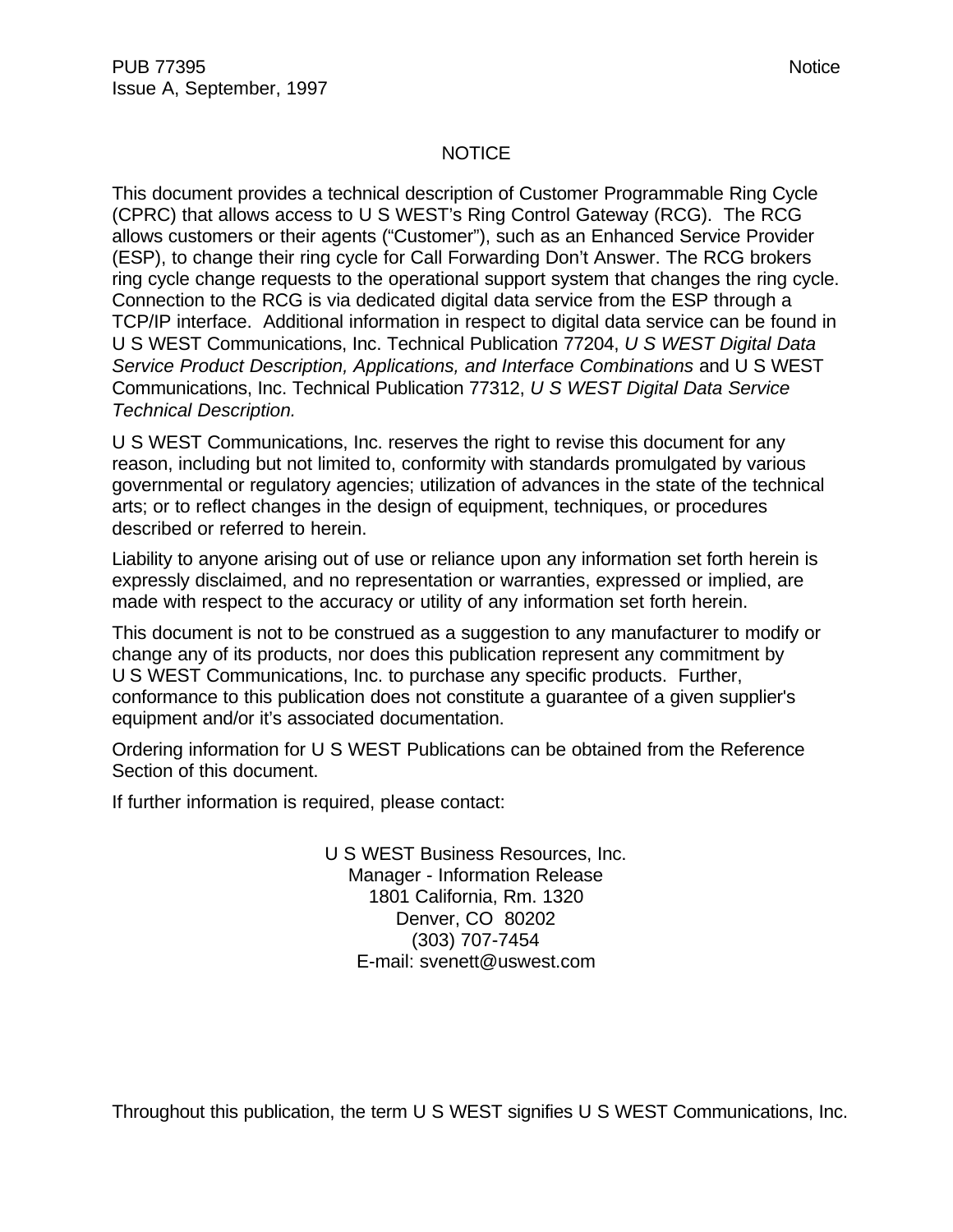#### **COMMENTS**

#### PLEASE TEAR OUT AND SEND YOUR COMMENTS/SUGGESTIONS TO:

U S WEST BUSINESS RESOURCES, INC. Manager - Writing Services 1801 California, Room 1320 Denver, Colorado 80202 (303) 707-7454 E-mail: svenett@uswest.com

Information from you helps us to improve our Publications. Please take a few moments to answer the following questions and return to the above address.

| Was this Publication valuable to you in determining<br>our requirements?                                                                                | YES NO |    |
|---------------------------------------------------------------------------------------------------------------------------------------------------------|--------|----|
| Was the information accurate and up-to-date?                                                                                                            | YES NO |    |
| Was the information easily understood?                                                                                                                  | YES NO |    |
| Were the contents logically sequenced?                                                                                                                  | YES NO |    |
| Were the printed pages legible?                                                                                                                         | YES NO |    |
| Do you feel the description in the Catalog of Technical<br>Information and/or Digest of Technical Information<br>adequately described this Publication? | YES    | NO |

If you answered NO to any of the questions and/or if you have any other comments or suggestions, please explain:

\_\_\_\_\_\_\_\_\_\_\_\_\_\_\_\_\_\_\_\_\_\_\_\_\_\_\_\_\_\_\_\_\_\_\_\_\_\_\_\_\_\_\_\_\_\_\_\_\_\_\_\_\_\_\_\_\_\_\_\_\_\_\_\_\_\_\_\_\_\_

|                         | (Attach additional sheet, if necessary) |
|-------------------------|-----------------------------------------|
|                         | Date _______________                    |
| Company                 |                                         |
| <b>Address</b>          |                                         |
| <b>Telephone Number</b> |                                         |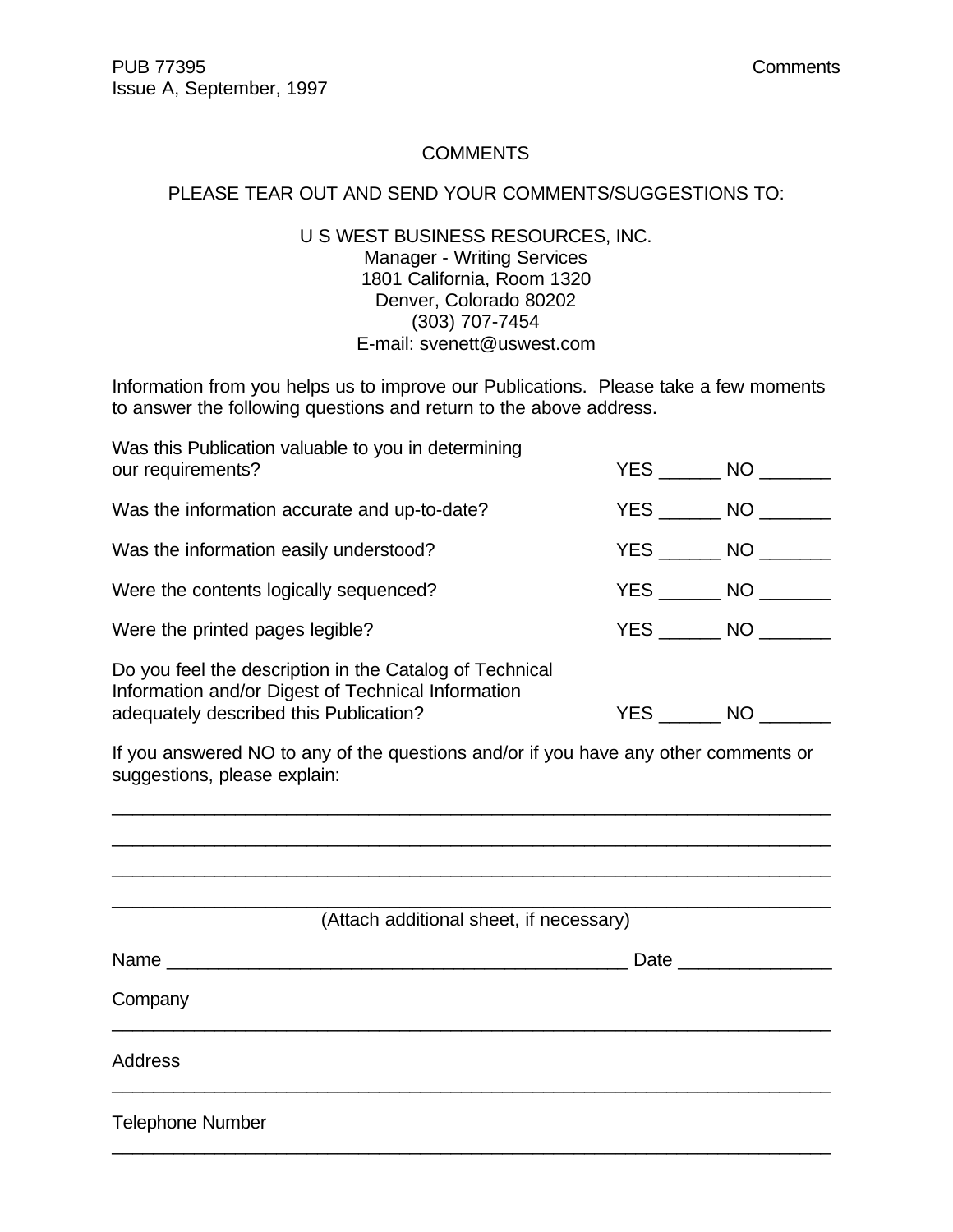# **Chapter and Section**

# Page

| 1. |     |                                                           | $1 - 1$ |
|----|-----|-----------------------------------------------------------|---------|
|    | 1.1 |                                                           | $1 - 1$ |
|    | 1.2 |                                                           | $1 - 1$ |
|    | 1.3 |                                                           | $1 - 1$ |
|    | 1.4 |                                                           | $1 - 1$ |
|    |     | 1.4.1                                                     | $1 - 1$ |
|    |     | 1.4.2                                                     | $1 - 1$ |
|    |     |                                                           | $1 - 1$ |
|    | 1.5 |                                                           | $1 - 2$ |
| 2. |     |                                                           | $2 - 1$ |
|    | 2.1 |                                                           | $2 - 1$ |
|    | 2.2 |                                                           | $2 - 1$ |
|    |     | 2.2.1                                                     | $2 - 1$ |
|    |     |                                                           | $2 - 2$ |
|    |     | 2.2.3 Status of an Earlier Request to Change a Ring Cycle | $2 - 2$ |
|    | 2.3 |                                                           | $2 - 2$ |
|    | 2.4 |                                                           | $2 - 3$ |
|    | 2.5 |                                                           | $2 - 3$ |
|    | 2.6 |                                                           | $2 - 3$ |
|    | 2.7 |                                                           | $2 - 3$ |
|    | 2.8 |                                                           | $2 - 3$ |
| 3. |     |                                                           | $3 - 1$ |
|    | 3.1 |                                                           | $3 - 1$ |
|    | 3.2 |                                                           | $3 - 1$ |
|    | 3.3 |                                                           | $3 - 2$ |
|    |     |                                                           | $3 - 2$ |
|    |     |                                                           | $3 - 2$ |
|    | 3.4 |                                                           | $3 - 2$ |
|    |     |                                                           | $3 - 2$ |
|    |     |                                                           | $3 - 2$ |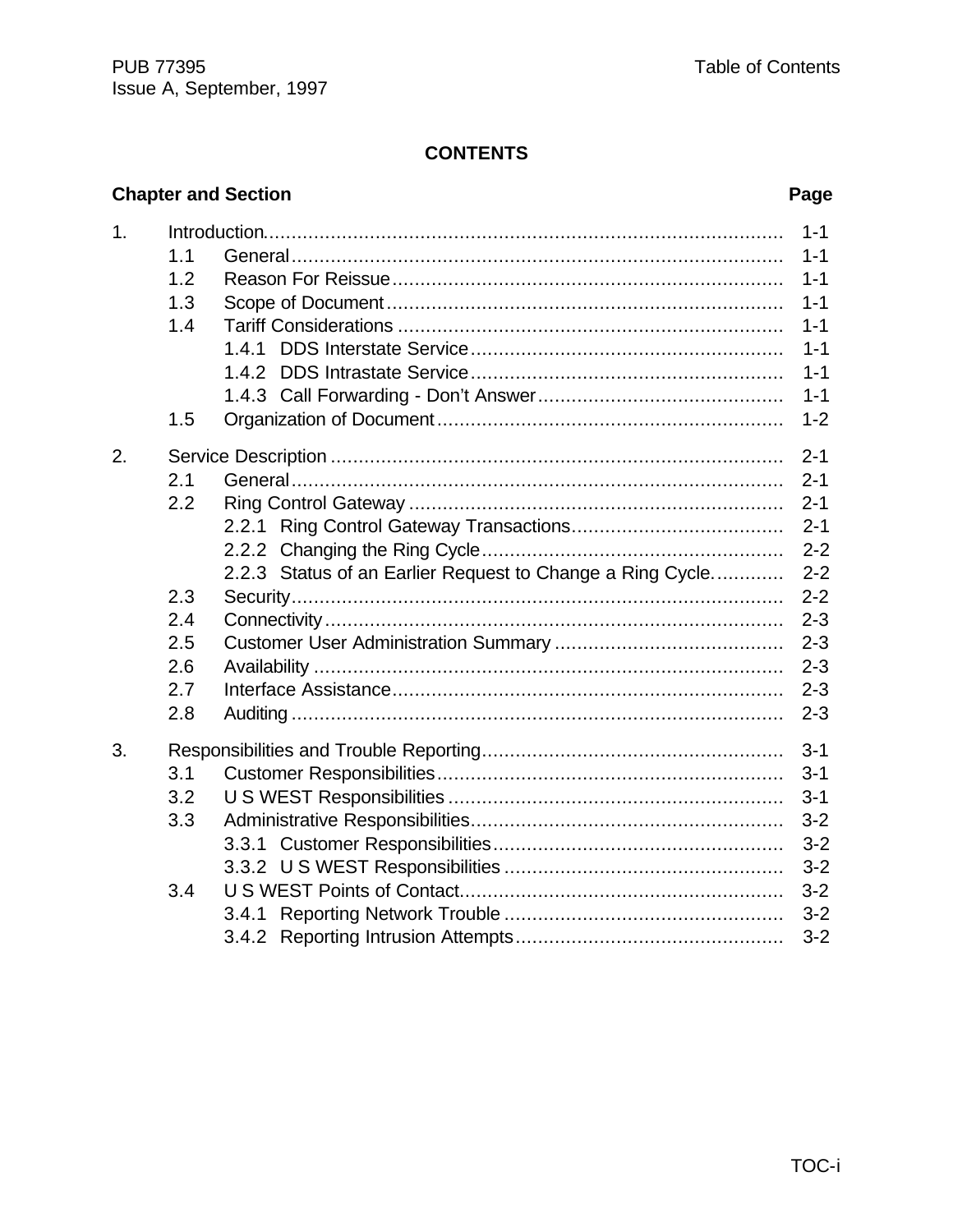# **CONTENTS** (Continued)

|                |     | <b>Chapter and Section</b>                                       | Page    |
|----------------|-----|------------------------------------------------------------------|---------|
| 4.             |     |                                                                  | $4 - 1$ |
|                | 4.1 |                                                                  | $4 - 1$ |
|                |     |                                                                  | $4 - 1$ |
|                |     |                                                                  | $4 - 1$ |
|                |     |                                                                  | $4 - 1$ |
|                |     |                                                                  | $4 - 1$ |
|                |     |                                                                  | $4 - 1$ |
|                | 4.2 |                                                                  | $4 - 2$ |
|                | 4.3 |                                                                  | $4 - 2$ |
|                |     | 4.3.1 Change Ring Cycle Request (from the Customer application). | $4 - 2$ |
|                |     | 4.3.2 Change Ring Cycle Acknowledgment (returned from RCG)       | $4 - 3$ |
|                |     | 4.3.3 Change Ring Cycle Completion (returned from RCG)           | $4 - 4$ |
|                | 4.4 |                                                                  | $4 - 5$ |
|                |     | 4.4.1 Status of Request (from Customer application)              | $4 - 5$ |
|                |     | 4.4.2 Status of Request Acknowledgment (from RCG)                | $4 - 5$ |
|                |     | 4.4.3 Status of Request Completion (returned from RCG)           | $4 - 6$ |
| 5.             |     | Network Channel (NC) and Network Channel Interface (NCI) Codes   | $5 - 1$ |
|                | 5.1 |                                                                  | $5 - 1$ |
|                |     |                                                                  | $5 - 1$ |
|                |     |                                                                  | $5 - 1$ |
|                | 5.2 |                                                                  | $5 - 1$ |
|                |     |                                                                  | $5-2$   |
|                |     |                                                                  | $5 - 2$ |
|                |     |                                                                  | $5 - 2$ |
|                | 5.3 |                                                                  | $5 - 3$ |
|                |     |                                                                  | $5 - 3$ |
|                |     |                                                                  | $5 - 4$ |
|                | 5.4 |                                                                  | $5-5$   |
| 6.             |     |                                                                  | $6 - 1$ |
|                | 6.1 |                                                                  | $6 - 1$ |
|                | 6.2 |                                                                  | $6 - 2$ |
| 7 <sub>1</sub> |     |                                                                  | $7 - 1$ |
|                | 7.1 | American National Standards Institute Documents                  | $7 - 1$ |
|                | 7.2 |                                                                  | $7 - 1$ |
|                | 7.3 |                                                                  | $7 - 1$ |
|                | 7.4 |                                                                  | $7 - 1$ |
|                | 7.5 |                                                                  | $7 - 2$ |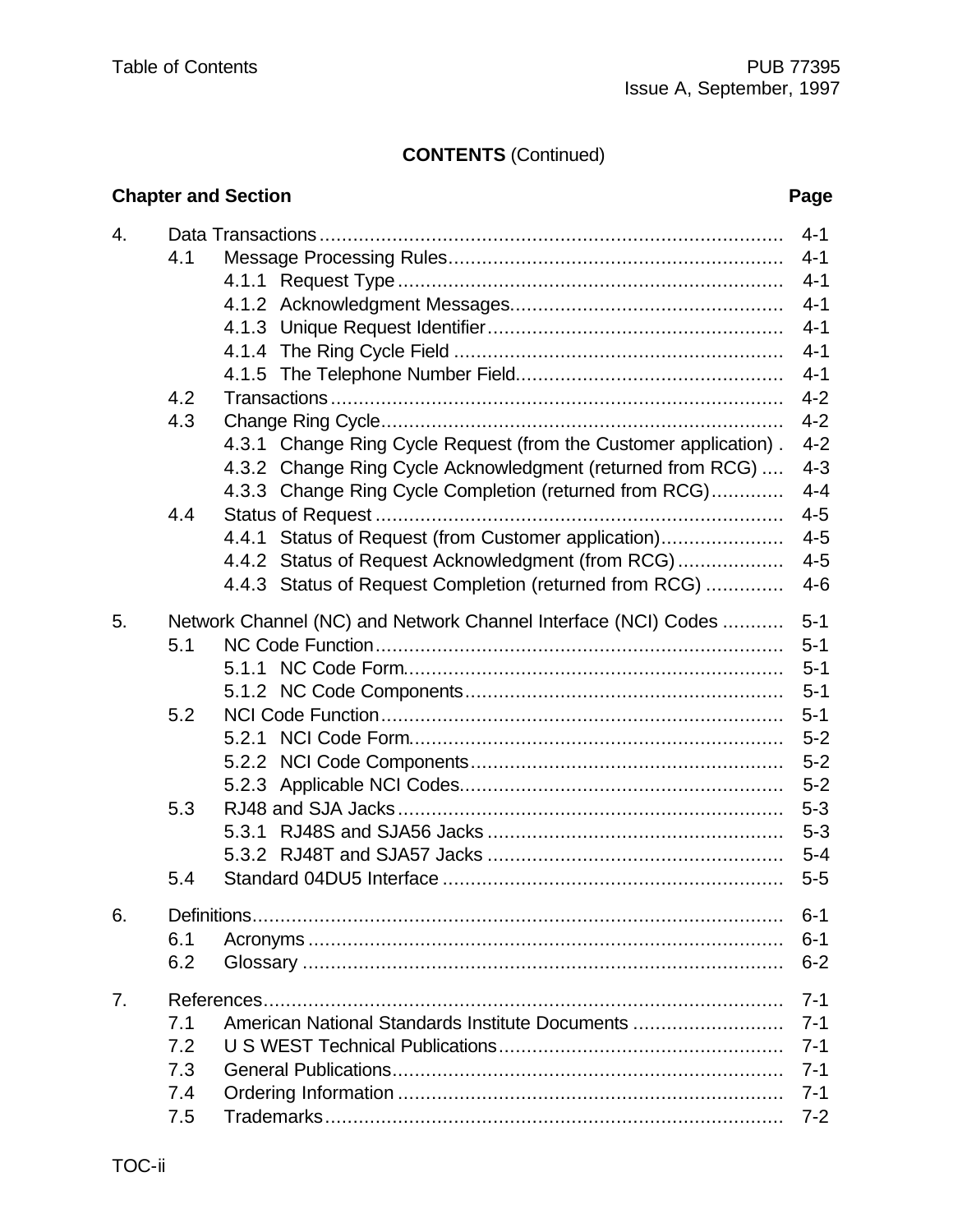# **CONTENTS** (Continued)

| Page |  |
|------|--|
|      |  |
|      |  |
|      |  |
|      |  |
|      |  |

#### **Tables**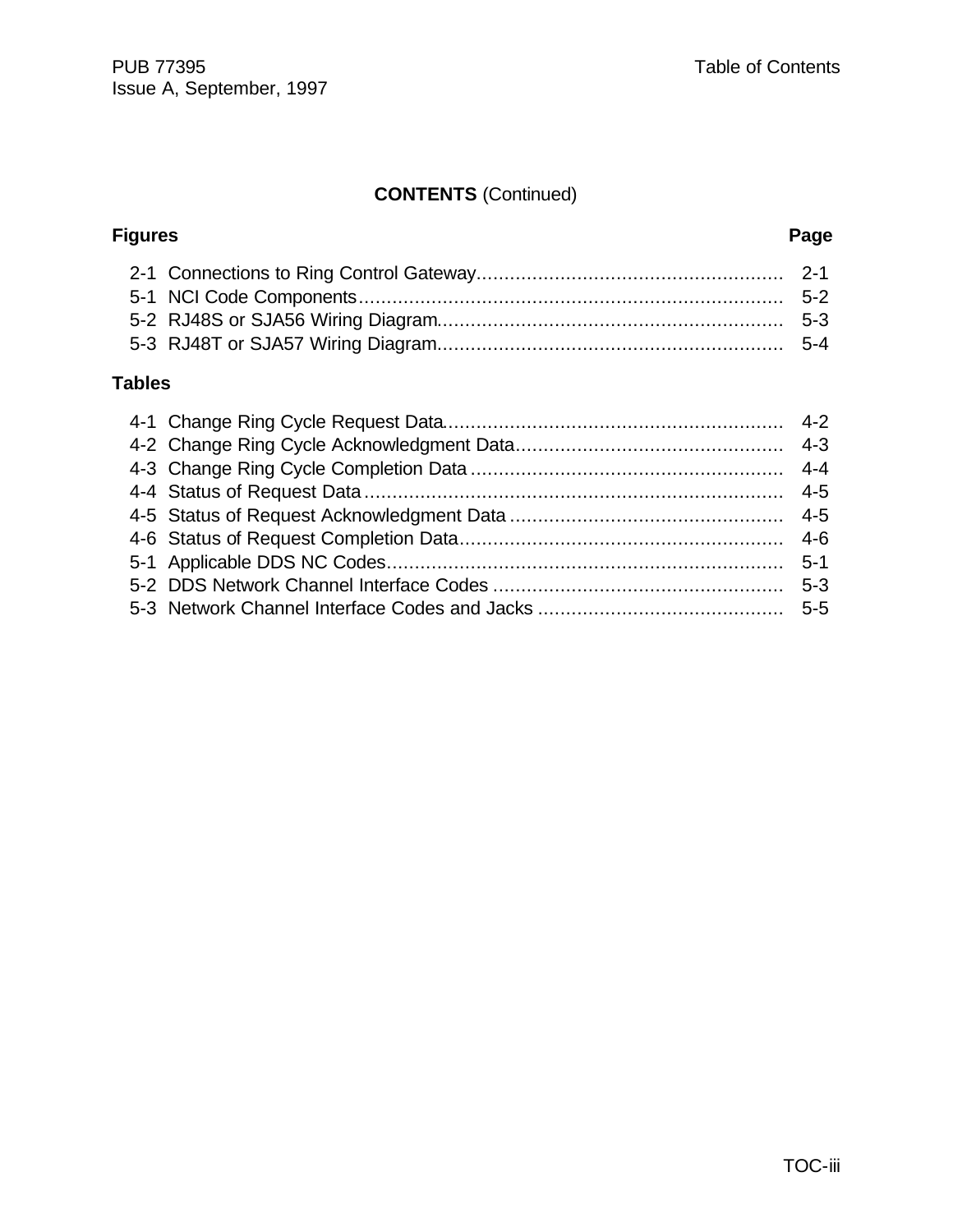# **Chapter and Section**

# Page

| 12  |  |
|-----|--|
| 1.3 |  |
|     |  |
|     |  |
|     |  |
|     |  |
| 1.5 |  |
|     |  |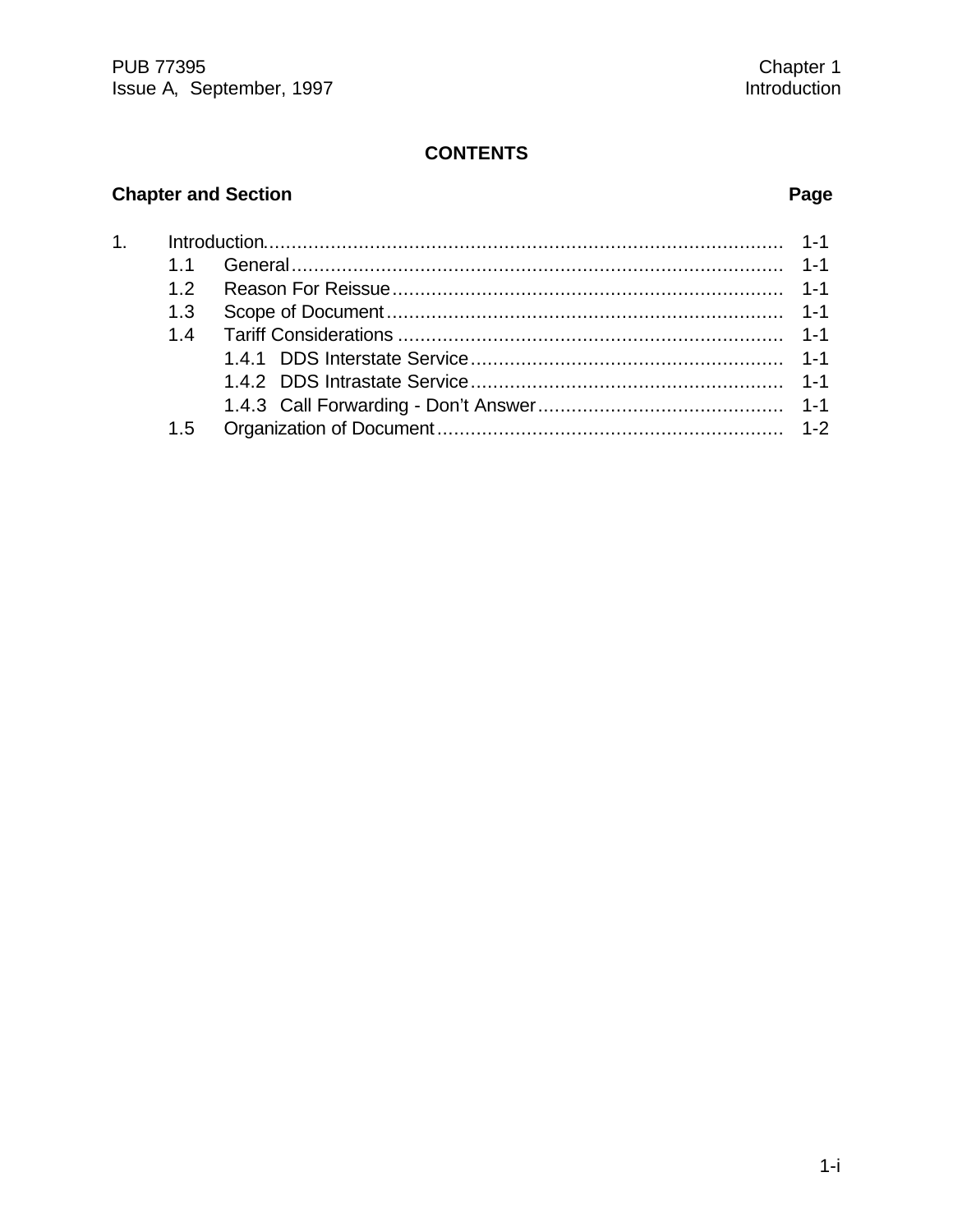#### **1. Introduction**

#### **1.1 General**

This document provides a technical description of Customer Programmable Ring Cycle (CPRC) that allows access to U S WEST's Ring Control Gateway (RCG). The RCG allows customers or their agents "Customer", such as an Enhanced Service Provider (ESP), to change their ring cycle for Call Forwarding Don't Answer. The RCG brokers ring cycle change requests to the operational support system that changes the ring cycle. Connection to the RCG is via dedicated digital data service through a TCP/IP interface.

Additional information in respect to digital data service can be found in U S WEST Communications, Inc. Technical Publication 77204, *U S WEST Digital Data Service Product Description, Applications, and Interface Combinations* and U S WEST Communications, Inc. Technical Publication 77312, *U S WEST Digital Data Service Technical Description.*

#### **1.2 Reason For Reissue**

This is a new publication. If it is reissued, the reason will be noted in this paragraph.

#### **1.3 Scope of Document**

This publication provides:

- Network Interface Description
- Service Description
- Summary of Network Channel Interface codes encountered when ordering this service.
- Typical applications

#### **1.4 Tariff Considerations**

#### **1.4.1 DDS Interstate Service**

Circuit connects to a Carrier for transport across state or Local Access and Transport Area (LATA) boundaries. Interstate service for private line digital data service is purchased out of the Federal Communications Commission Tariff #5, Section 7.

#### **1.4.2 DDS Intrastate Service**

Circuit connects for transport within a LATA boundary. Intrastate service for private line digital data service is purchased from the state private line tariffs, merged tariffs or other state specific documents.

#### **1.4.3 Call Forwarding - Don't Answer**

Allows a customer to have incoming calls forwarded to another number. Service is available on an intrastate basis.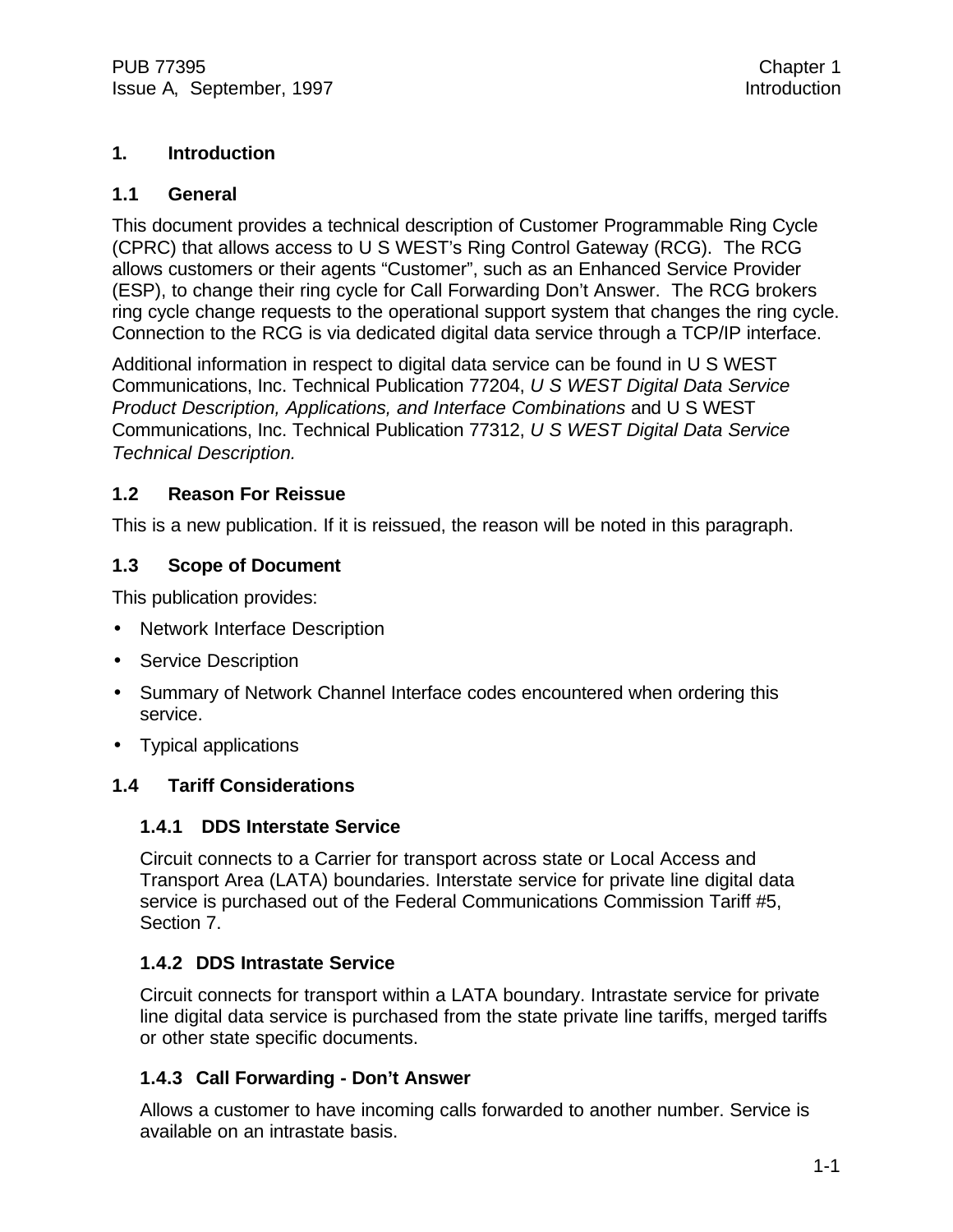#### **1.5 Organization of Document**

This document is organized in the following manner:

- Chapter 1 **Introduction,** provides the purpose and scope of the publication, and its organization.
- Chapter 2 **Service Description,** provides the description of the service, its options, along with information about some related services.
- Chapter 3 **Responsibilities and Trouble Reporting,** establishes responsibilities in provisioning this service.
- Chapter 4 **Data Transactions,** establishes the rules for valid request messages.
- Chapter 5 **Network Channel and Network Channel Interfaces,** provides the network channel interfaces applicable for ordering the data link.
- Chapter 6 **Definitions,** includes a list of acronyms and a glossary of terms used in this publication.
- Chapter 7 **References,** provides a list of documents referenced in this publication along with ordering information and trademark information.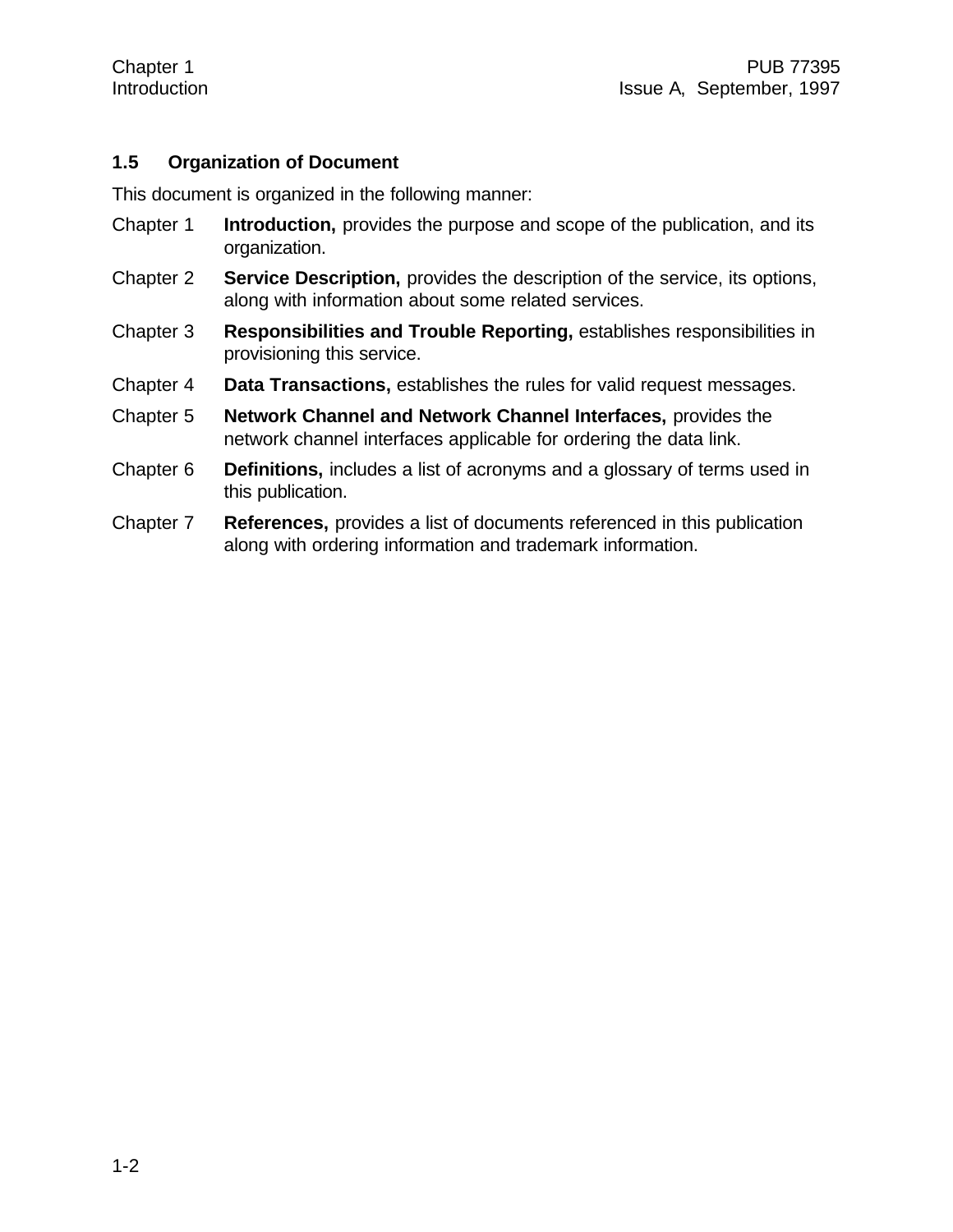# **Chapter and Section Page**

| 2.             |     |                                                           | $2 - 1$ |
|----------------|-----|-----------------------------------------------------------|---------|
|                | 2.1 |                                                           | $2 - 1$ |
|                | 2.2 |                                                           | $2 - 1$ |
|                |     |                                                           | $2 - 1$ |
|                |     |                                                           | $2 - 2$ |
|                |     | 2.2.3 Status of an Earlier Request to Change a Ring Cycle | $2 - 2$ |
|                | 2.3 |                                                           | $2 - 2$ |
|                | 2.4 |                                                           | $2 - 3$ |
|                | 2.5 |                                                           | $2 - 3$ |
|                | 2.6 |                                                           | $2 - 3$ |
|                | 27  |                                                           | $2 - 3$ |
|                | 2.8 |                                                           | $2 - 3$ |
| <b>Figures</b> |     |                                                           |         |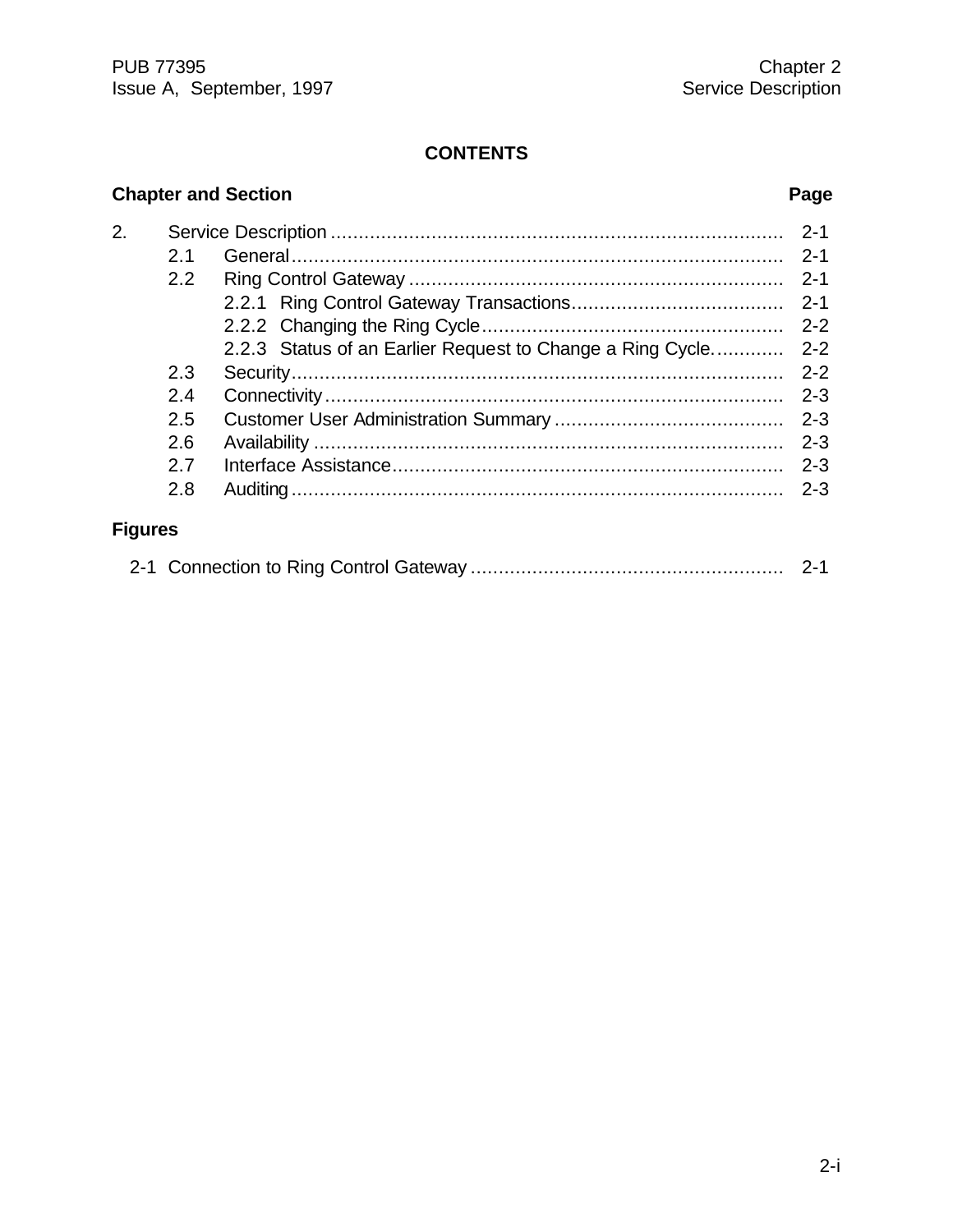#### **2. Service Description**

#### **2.1 General**

Customer Programmable Ring Cycle (CPRC) allows access to the U S WEST network. The Ring Control Gateway (RCG) allows Customer to change their ring cycle for Call Forwarding Don't Answer. The ring cycle is the number of ring cycles that is generated before an incoming call is forwarded to an application such as voice mail.

Customer will access the U S WEST Communications Inc. network by establishing a private line digital data circuit from the Customer's Operational Support System (OSS) to the U S WEST Communications, Inc.'s RCG. See Figure 2-1.



**Figure 2-1** Connection to Ring Control Gateway

#### **2.2 Ring Control Gateway**

The Ring Control Gateway will use Transmission Control Protocol/Internet Protocol (TCP/IP) and Sockets for communication between the Customer's programs and the RCG Server. The RCG server will accept a socket connection request through a firewall from the Customer's client computer.

#### **2.2.1 Ring Control Gateway Transactions**

Transactions between Customer and the RCG will consist of three discrete message types

- Request from Customer
- Acknowledgment from the RCG
- Response from the RCG indicating completion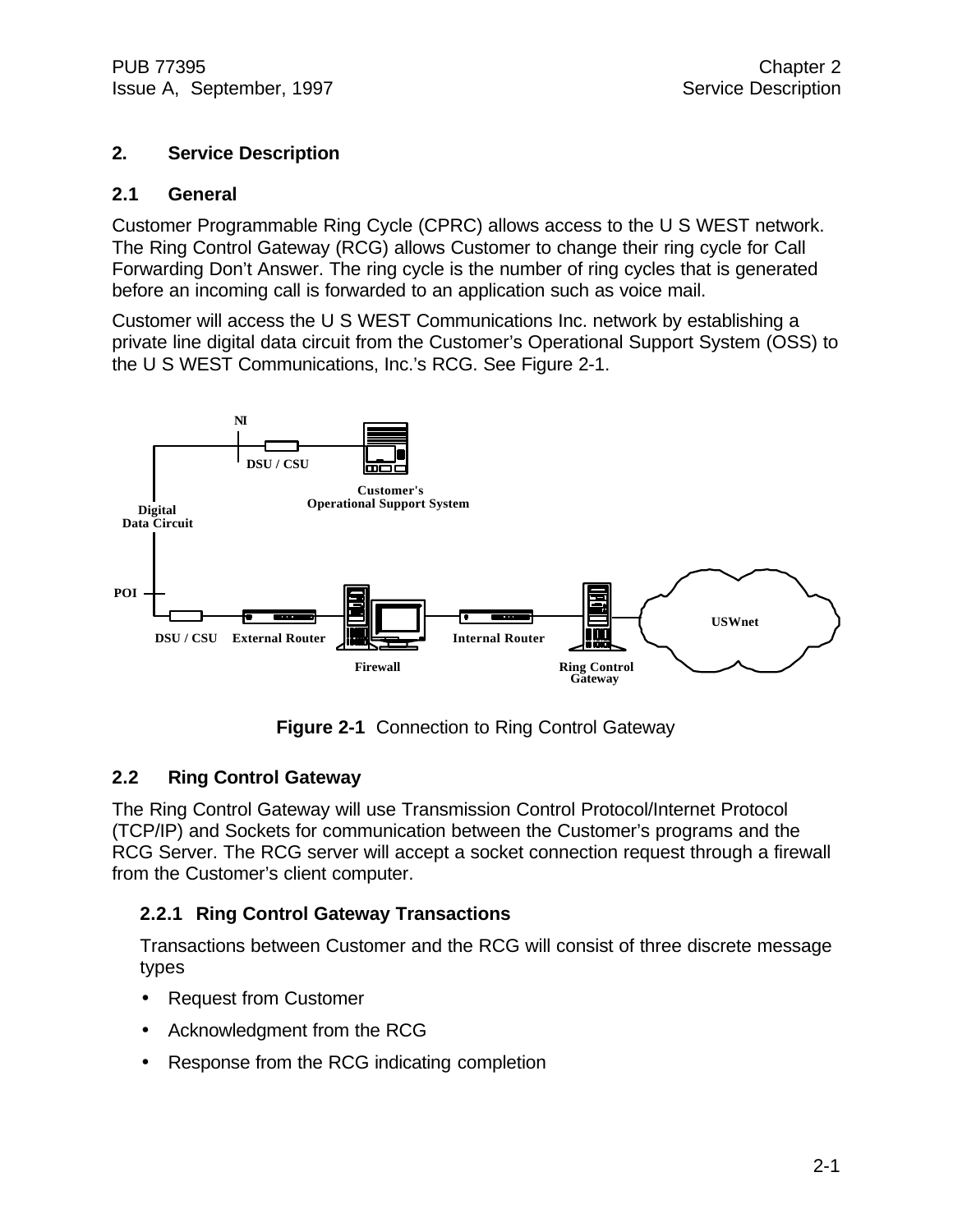The RCG server 'listens' for Customer connection attempts at a predetermined IP/port combination. Upon receiving a connection request, the RCG compares the requestor's IP address to IP addresses on the access control list. Those IP addresses on the list are allowed to connect, those not on the list are disconnected and a security event is logged. Only one connection per Customer is allowed.

Customer requests will be received and acknowledged by the RCG. Valid requests receive a positive acknowledgement, invalid requests receive a negative acknowlegement with an explanation code. Only succesfully acknowledged requests are processed. Upon completion of the request, a reply message with a corresponding status code is sent to Customer indicating success or failure.

Customer establishes the connection to the RCG server and can terminate that connection at any time. The RCG server cannot establish connections to Customer and will hold outstanding reply messsages until Customer reconnects, at which time all outstanding replies are sent.

#### **2.2.2 Changing the Ring Cycle**

The ring cycle change request specifies a value, between 1 and 8 inclusive, that is the number of ring cycles occurring before the call is forwarded.

#### **2.2.3 Status of an Earlier Request to Change a Ring Cycle.**

This function allows the requesting Customer to determine the progress of an earlier ring cycle change request. The current status of the specified ring cycle change request is returned to Customer.

#### **2.3 Security**

Access to the RCG is allowed only from pre-authorized hosts. User authentication is not required, because each private line will be used by only one Customer.

Access into the RCG on the U S WEST network will be controlled by IP access control lists at a firewall. Before using CPRC service, Customer will provide the IP addresses of client computers that will connect to the RCG. Protection from other computers within the U S WEST network will be controlled by an access control list internal to the RCG.

U S WEST reserves the right to establish control mechanisms including, but not limited to, limits in daily volumes of RCG change requests per Customer and identification of authorized telephone numbers.

In the case of intrusions that may affect U S WEST systems or networks, please contact your U S WEST service representative.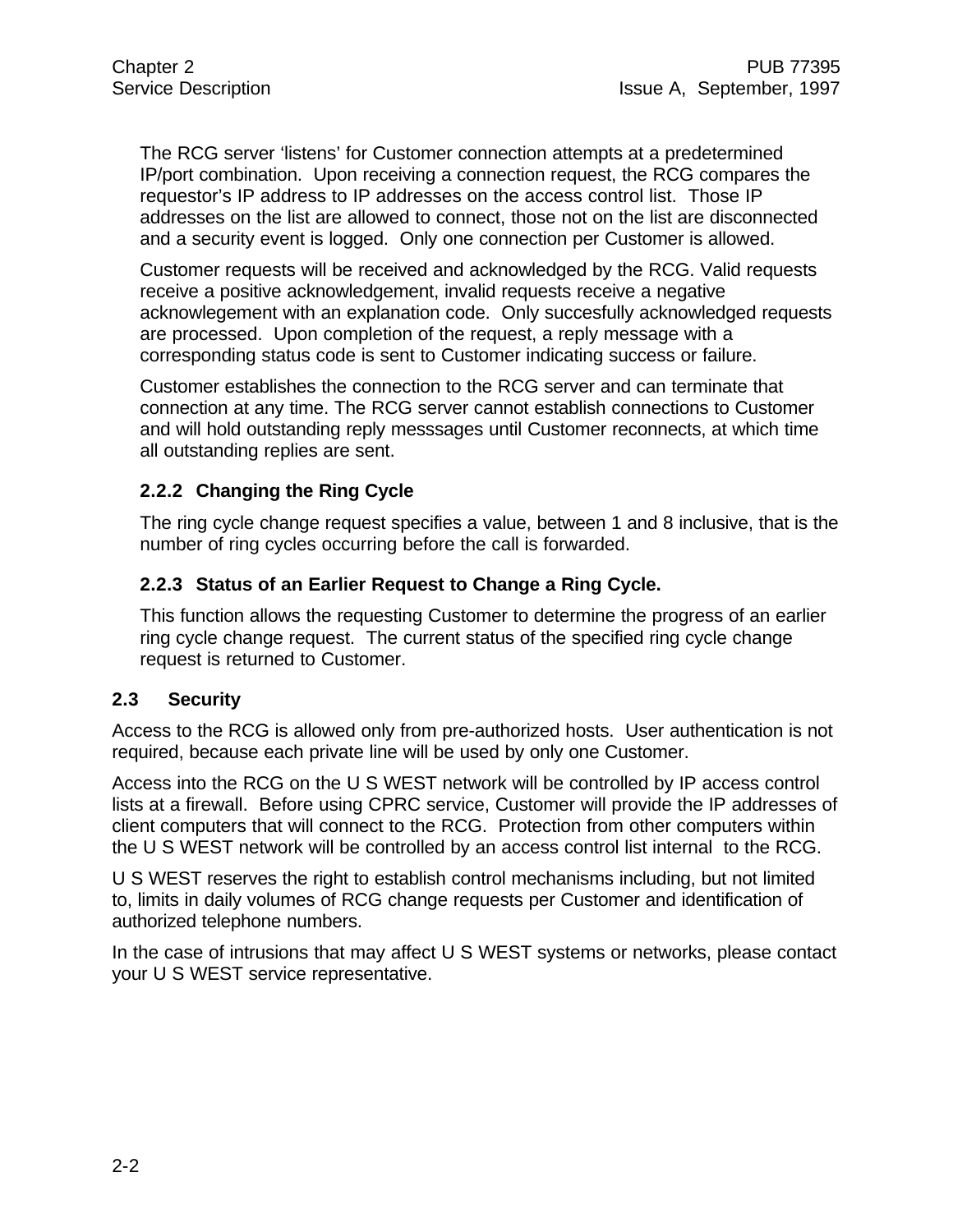#### **2.4 Connectivity**

Physical connectivity will be supported through digital data private-line access to U S WEST Communications Inc. external routers.

Additional information in respect to U S WEST Digital Data Services can be found in U S WEST Technical Publication 77312, *U S WEST Digital Data Service Technical Description,* and U S WEST Technical Publication 77204, *U S WEST Digital Data Service Product Description, Applications, and Interface Combinations*.

#### **2.5 Customer User Administration Summary**

Customers are responsible for preventing unauthorized access to U S WEST Communications Network (USWNet), the RCG and all other U S WEST information assets with this service.

If U S WEST finds inappropriate access attempts or other inappropriate transactions originating from the Customer's network to the RCG, U S WEST reserves the right to discontinue access from that Customer. Customer is responsible for all damages that directly or indirectly result from traffic that originates or is forwarded by their networks.

#### **2.6 Availability**

This feature is not available in all of U S WEST Communications, Inc. central offices, nor available for every type of Call Forwarding Don't Answer. Availability of CPRC is restricted at this time to Customers whose telephone numbers are served by a 1AESS®, 5ESS<sup>®</sup> or DMS<sup>™</sup>100 central offices, with some specific central office exceptions.

The RCG will not be available at all times. Customer must be able to store requests, while periodically attempting to connect to the RCG. When the RCG becomes available and Customer establishes a connection, the requests would be submitted in the normal method.

U S WEST Communications Inc. reserves the right to modify or withdraw this application as it deems necessary.

#### **2.7 Interface Assistance**

Application, connectivity, and access problems should be reported to Customer's U S WEST representative.

#### **2.8 Auditing**

All transactions will be logged to provide audit trail information. The log record for each transaction will include, but is not limited to, customer name, action, affected telephone number, and status code for the transaction. Transaction records will be retained for at least 90 days.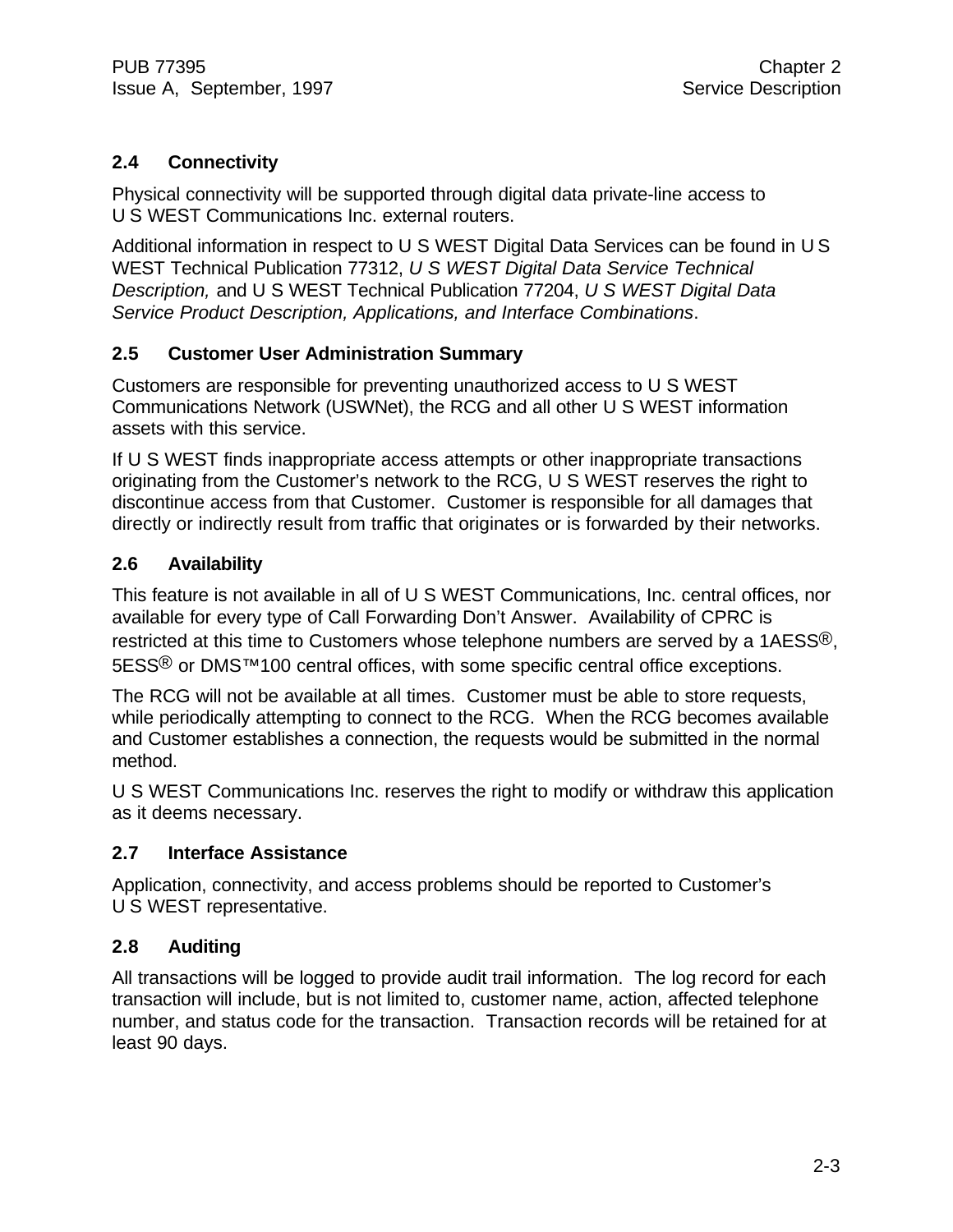## **Chapter and Section Page** 3. Responsibilities and Trouble Reporting...................................................... 3-1 3.1 Customer Responsibilities.............................................................. 3-1 3.2 U S WEST Responsibilities ............................................................ 3-1 3.3 Administrative Responsibilities........................................................ 3-2 3.3.1 Customer Responsibilities.................................................... 3-2 3.3.2 U S WEST Responsibilities .................................................. 3-2 3.4 U S WEST Points of Contact.......................................................... 3-2 3.4.1 Reporting Network Trouble .................................................. 3-2 3.4.2 Reporting Intrusion Attempts................................................ 3-2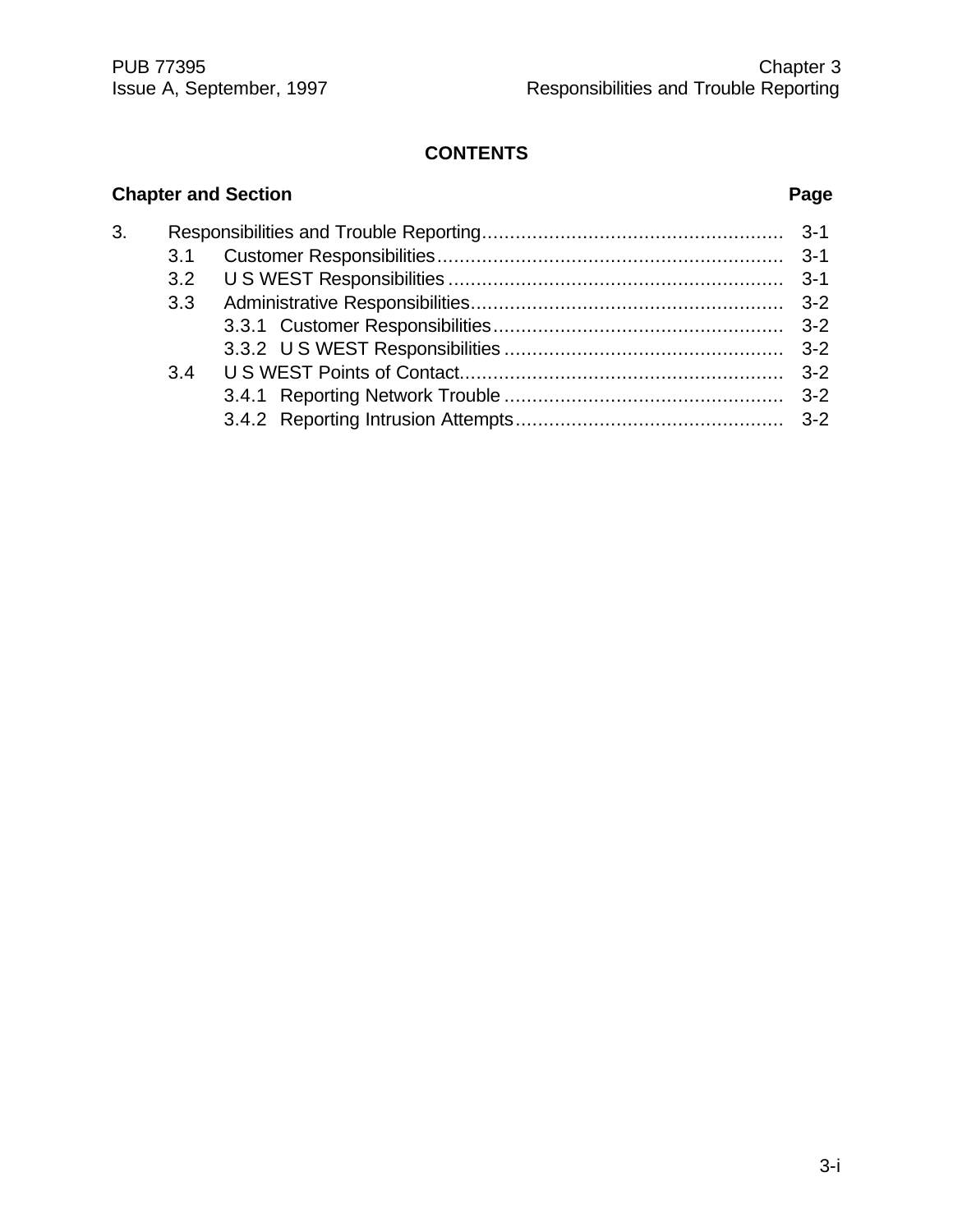#### **3. Responsibilities and Trouble Reporting**

#### **3.1 Customer Responsibilities**

Customer incurs the following responsibilities in order to access U S WEST's network where the Ring Control Gateway (RCG) resides:

- Customer is responsible for ordering and maintaining the link between its location and the designated U S WEST location network interface.
- Customer is responsible for ordering the data link between its location and the RCG.
- Customer must provide it's own equipment and DSU/CSU at its location.
- Customer must provide the IP addresses or Domain Name Server (DNS) names of their client computers that will be used to access the RCG server. Any IP address that cannot be identified will be denied access and will be reported as a violation.
- Customer is responsible for ensuring that all requests submitted to the RCG access only those phone numbers for which Customer has authorized access.
- Customer is responsible to only transmit a change ring cycle request or a request for status of a prior ring cycle change.

#### **3.2 U S WEST Responsibilities**

U S WEST incurs the following responsibilities in allowing the Customer access to the U S WEST network:

- U S WEST will install, configure, and maintain the RCG router and the RCG software.
- U S WEST will provide the server's IP address, or DNS name, and port number no later than five working days before service is scheduled to begin.
- U S WEST will establish internal methods for connecting to the RCG.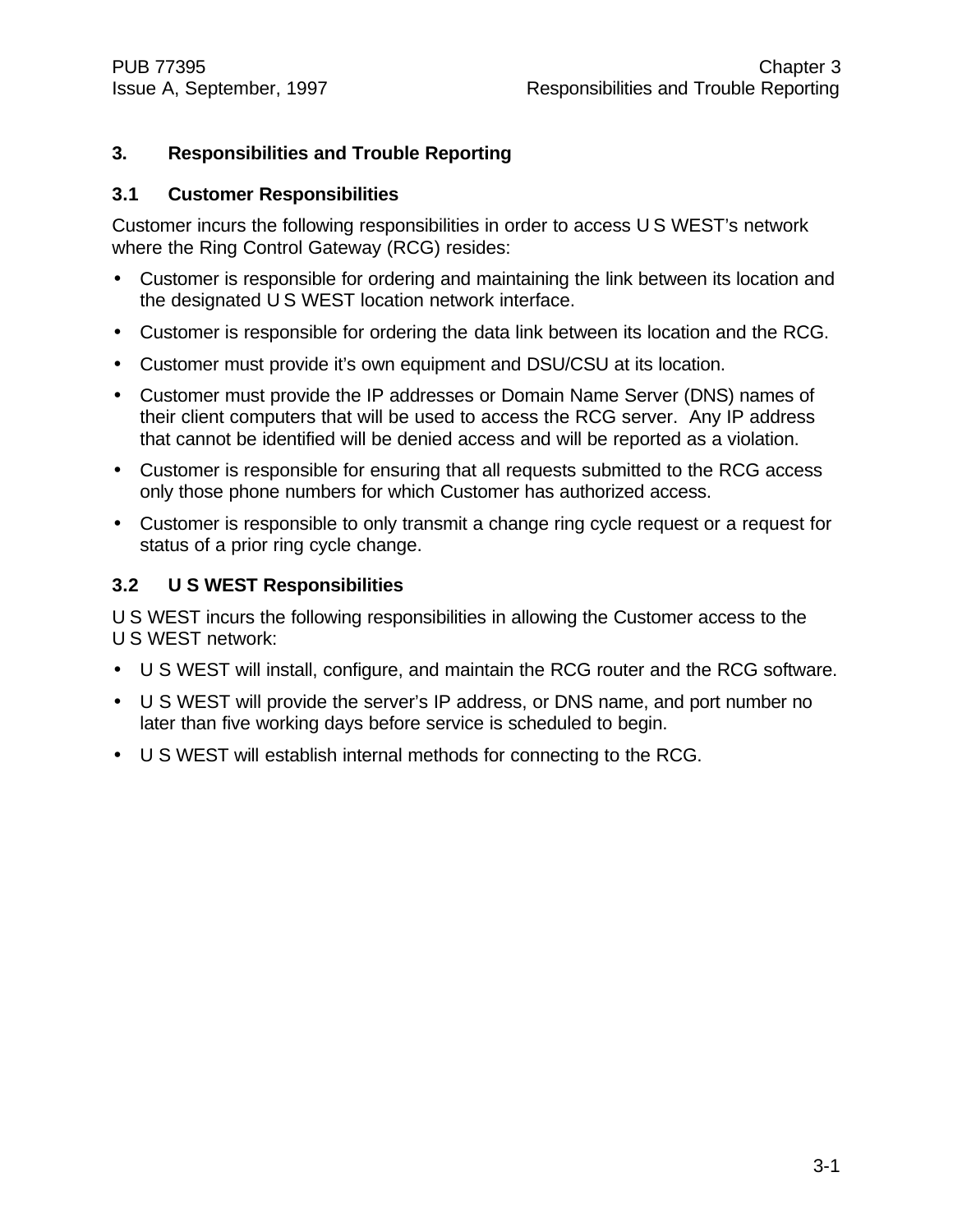#### **3.3 Administrative Responsibilities**

Administrative responsibilities are shared between U S WEST and Customer, as discussed below.

#### **3.3.1 Customer Responsibilities**

- Customer will prevent intrusion attempts being launched from their network into the U S WEST system, or the networks of their users.
- Customer will provide the IP address and port numbers of their client computers that access the RCG server.

#### **3.3.2 U S WEST Responsibilities**

- U S WEST will prevent intrusion attempts being launched from the U S WEST system to the Customer's network.
- U S WEST is responsible for the timely addition, change or removal of Customer access to the RCG.

#### **3.4 U S WEST Points of Contact**

Call the following departments to report any RCG system problems as discussed below.

#### **3.4.1 Reporting Network Trouble**

To report network trouble, contact your U S WEST Repair Service Representative.

#### **3.4.2 Reporting Intrusion Attempts**

To report an intrusion attempt into the CPRC system, contact your U S WEST Service Representative.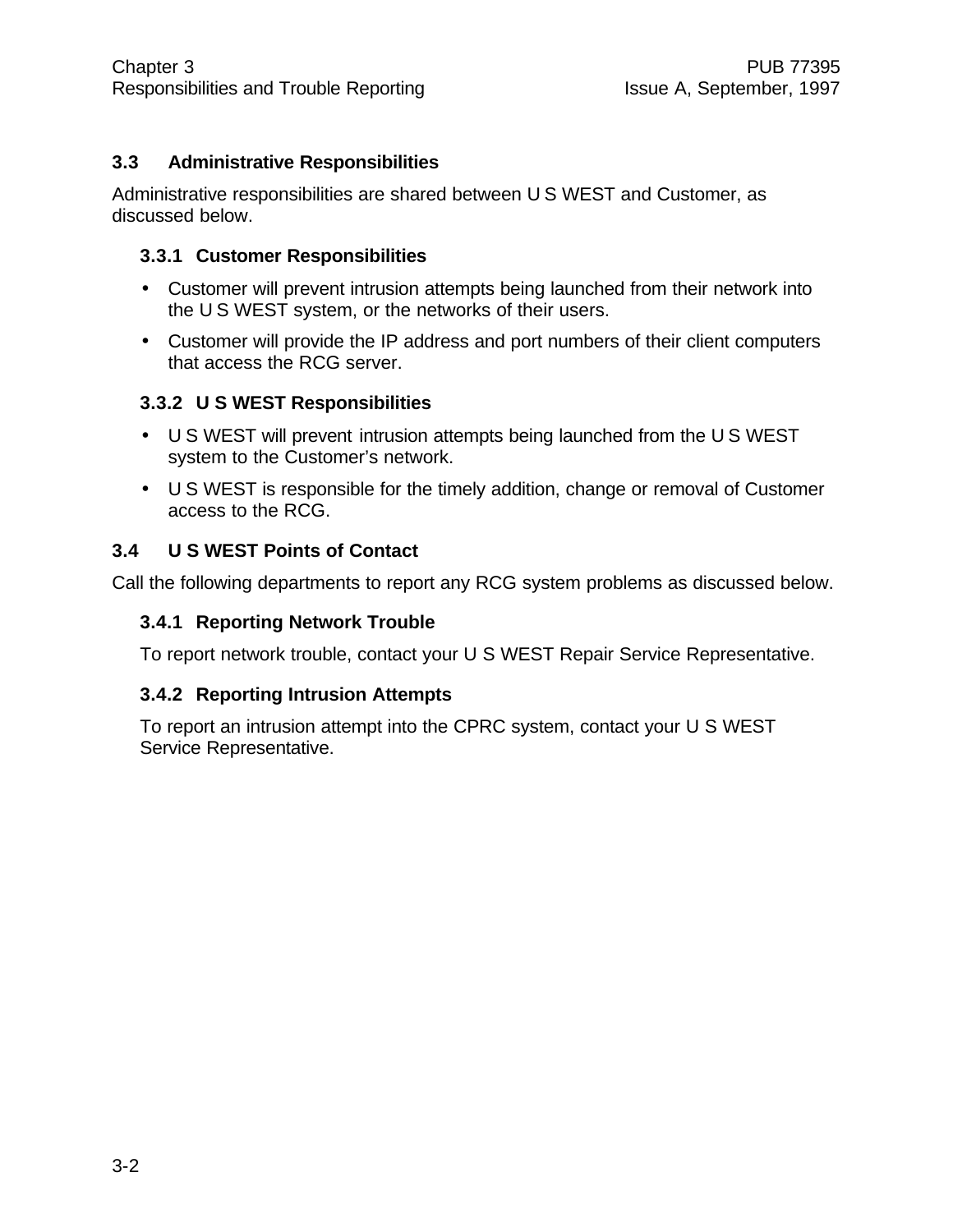|    |     | <b>Chapter and Section</b>                                       | Page    |
|----|-----|------------------------------------------------------------------|---------|
| 4. |     |                                                                  | $4 - 1$ |
|    | 4.1 |                                                                  | $4 - 1$ |
|    |     |                                                                  | $4 - 1$ |
|    |     |                                                                  | $4 - 1$ |
|    |     |                                                                  |         |
|    |     |                                                                  |         |
|    |     |                                                                  | $4 - 1$ |
|    | 4.2 |                                                                  | $4 - 2$ |
|    | 4.3 |                                                                  | $4 - 2$ |
|    |     | 4.3.1 Change Ring Cycle Request (from the Customer application). | $4 - 2$ |
|    |     | 4.3.2 Change Ring Cycle Acknowledgment (returned from RCG)       | $4 - 3$ |
|    |     | 4.3.3 Change Ring Cycle Completion (returned from RCG)           | $4 - 4$ |
|    | 4.4 |                                                                  | $4 - 5$ |
|    |     | 4.4.1 Status of Request (from Customer application)              | $4 - 5$ |
|    |     | 4.4.2 Status of Request Acknowledgment (from RCG)                | $4 - 5$ |
|    |     | 4.4.3 Status of Request Completion (returned from RCG)           | $4 - 6$ |

## **Tables**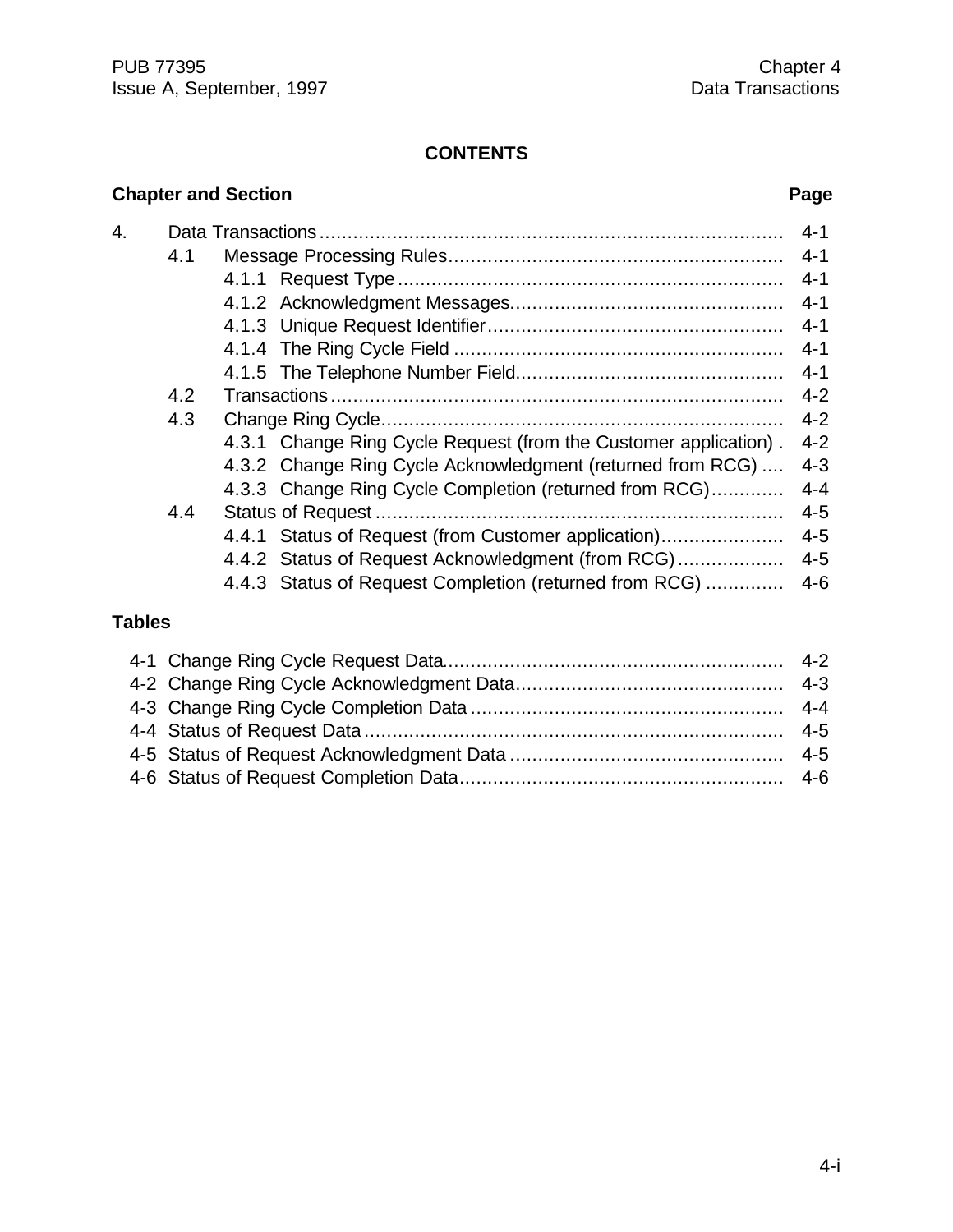#### **4. Data Transactions**

#### **4.1 Message Processing Rules**

The following rules guide Customer in respect to transmitting messages to the Ring Control Gateway (RCG).

#### **4.1.1 Request Type**

There are only two request types that are acceptable to the RCG:

- '**C**' Change the Ring Cycle
- '**S**' Request the status of a previous Ring Cycle change

The request type is passed in the first byte of the request message as one of the two letters listed above. When the RCG receives a message and does not read a '**C**' or '**S**' in the first byte, it discards the entire message, including the record separator character. Discarded messages are not acknowledged.

#### **4.1.2 Acknowledgment Messages**

Each valid request to the RCG is acknowledged using a common acknowledgment message format. The acknowledgment indicates whether or not the request will be processed by the RCG. Only an acknowledged request will be processed, with a completion message that will be transmitted later. Requests that produce an acknowledgment with an error code are discarded and will not receive a completion message.

#### **4.1.3 Unique Request Identifier**

The RCG tracks each request by its unique request identifier (ID). The request ID is eight bytes long, right justified, padded with leading blanks, and can include any combination of ASCII alphabetic or numeric characters. It cannot contain embedded blanks. It must be unique to permit tracking the status of a request. If the RCG receives a request with a unique ID that is already on file, it returns an acknowledgment with a '**D**' in the status field, which indicates a duplicate ID error.

#### **4.1.4 The Ring Cycle Field**

The ring cycle field used in the change request is a 1 byte field that contains an ASCII digit between '1' and '8'. For example, '1', '4' and '8' are valid ring cycle values; '0', '9' are not valid.

#### **4.1.5 The Telephone Number Field**

The telephone number field is a 10-byte field that must contain 10 ASCII digits, without dashes or parentheses.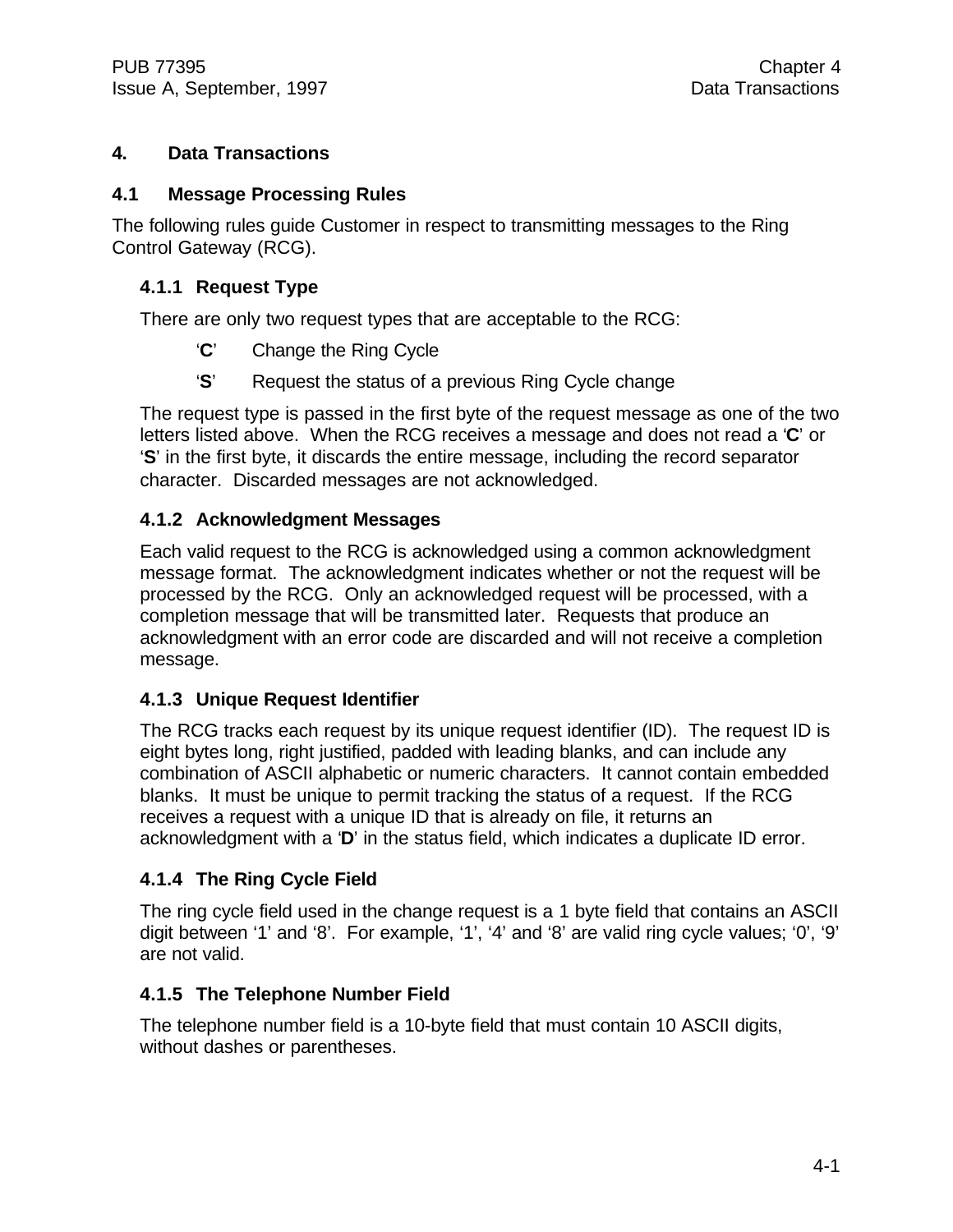#### **4.2 Transactions**

This section describes the transactions available to Customer. Each transaction occurs in three messages:

- 1. A request from Customer.
- 2. An acknowledgment from the RCG within 60 seconds.
- 3. A completion reply from the RCG within four hours. The completion reply is sent only when the associated acknowledgment indicated a 'P' status.

All data in the tables are printable ASCII characters, except for the terminal record separation (RS) character, which is represented as '0x1e'.

#### **4.3 Change Ring Cycle**

The change ring cycle function updates the ring cycle of the specified telephone number. The message formats for this function are discussed below.

#### **4.3.1 Change Ring Cycle Request (from the Customer application)**

The message format required to change a ring cycle contains the following character data fields. Values in the Call-Forwarding Number field will not change the existing call forwarded destination.

| Data                          | <b>Position</b><br>(bytes) | Length<br>(bytes) | Value Type        | Sample<br>Value |
|-------------------------------|----------------------------|-------------------|-------------------|-----------------|
| Transaction type              |                            |                   | character (C)     | C (change)      |
| Unique request ID             | $2 - 9$                    | 8                 | alphanumeric      | 00000001        |
| Telephone number              | $10 - 19$                  | 10                | number            | 3037793505      |
| <b>Call-Forwarding Number</b> | $20 - 29$                  | 10                | number            | 3037791400      |
| Ring cycle                    | 30                         |                   | number $(1-8)$    | 4               |
| Terminator                    | 31                         |                   | ASCII RS ('0x1e') | 0x1e            |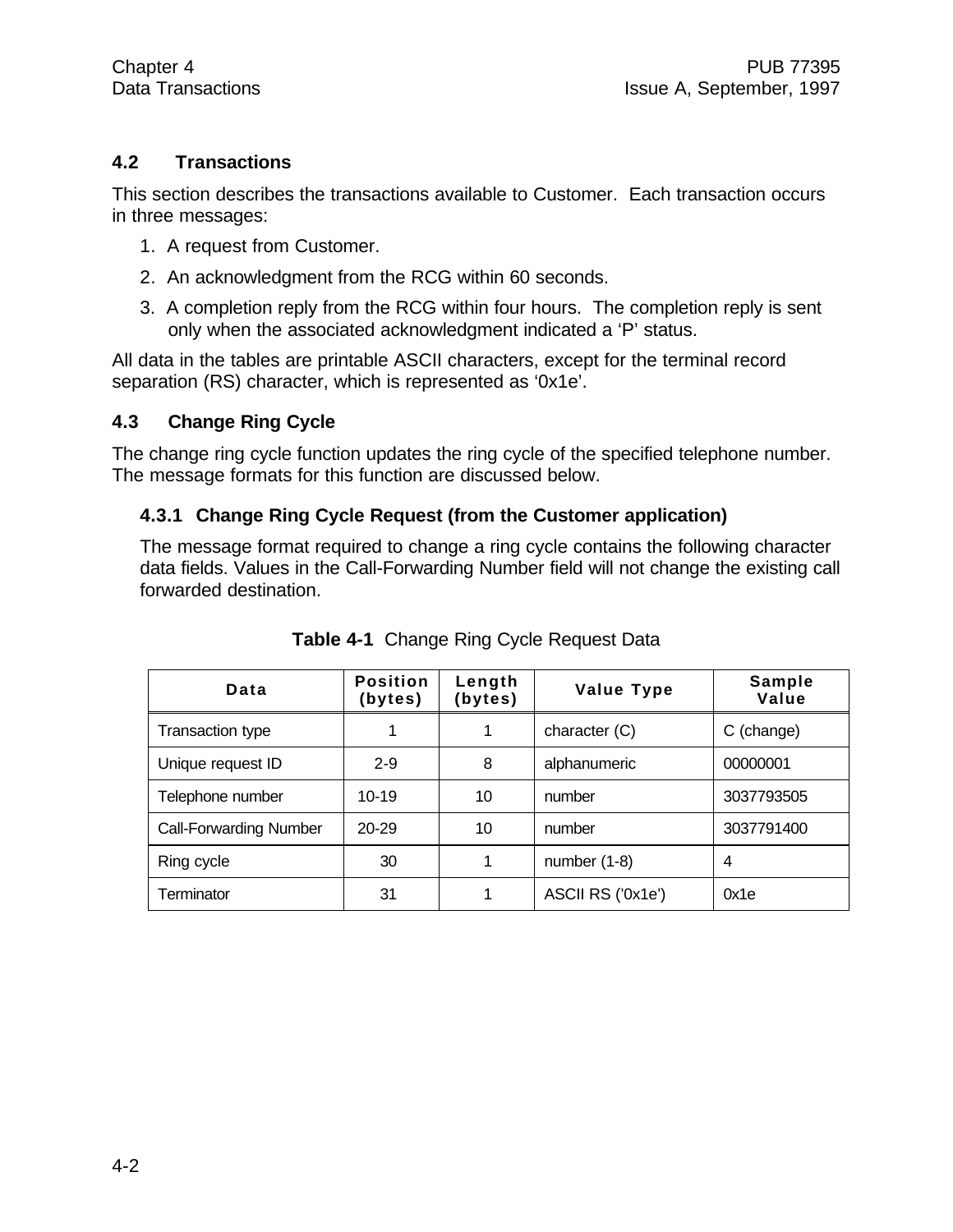#### **4.3.2 Change Ring Cycle Acknowledgment (returned from RCG)**

The acknowledgment is returned to the calling application that tells it whether or not the request has been accepted. It contains the following character data fields.

| Data              | <b>Position</b><br>(bytes) | Length<br>(bytes) | <b>Value Type</b>       | Sample<br>Value |
|-------------------|----------------------------|-------------------|-------------------------|-----------------|
| Transaction type  |                            |                   | alpha (A)               | A (acknowledge) |
| Unique request ID | $2 - 9$                    | 8                 | alphanumeric            | 00000001        |
| <b>Status</b>     | 10                         |                   | alpha (P,B,o,I,R,F,f,D) | P               |
| Terminator        | 11                         |                   | ASCII RS (0x1e)         | 0x1e            |

**Table 4-2** Change Ring Cycle Acknowledgment Data

The acknowledgment status codes and their explanations are listed below:

- 'P' Request accepted and in process
- 'B' Provisioning system is not available. No transaction is created.
- 'o' Other CPRC problem. No transaction is created.
- 'I' Invalid Request ID format. No transaction is created.
- 'R' Invalid Ring Cycle format. No transaction is created.
- 'F' Telephone number format. No transaction is created.
- 'f' Call-forwarding number format. No transaction is created.
- 'D' Duplicate Unique ID format. No transaction is created.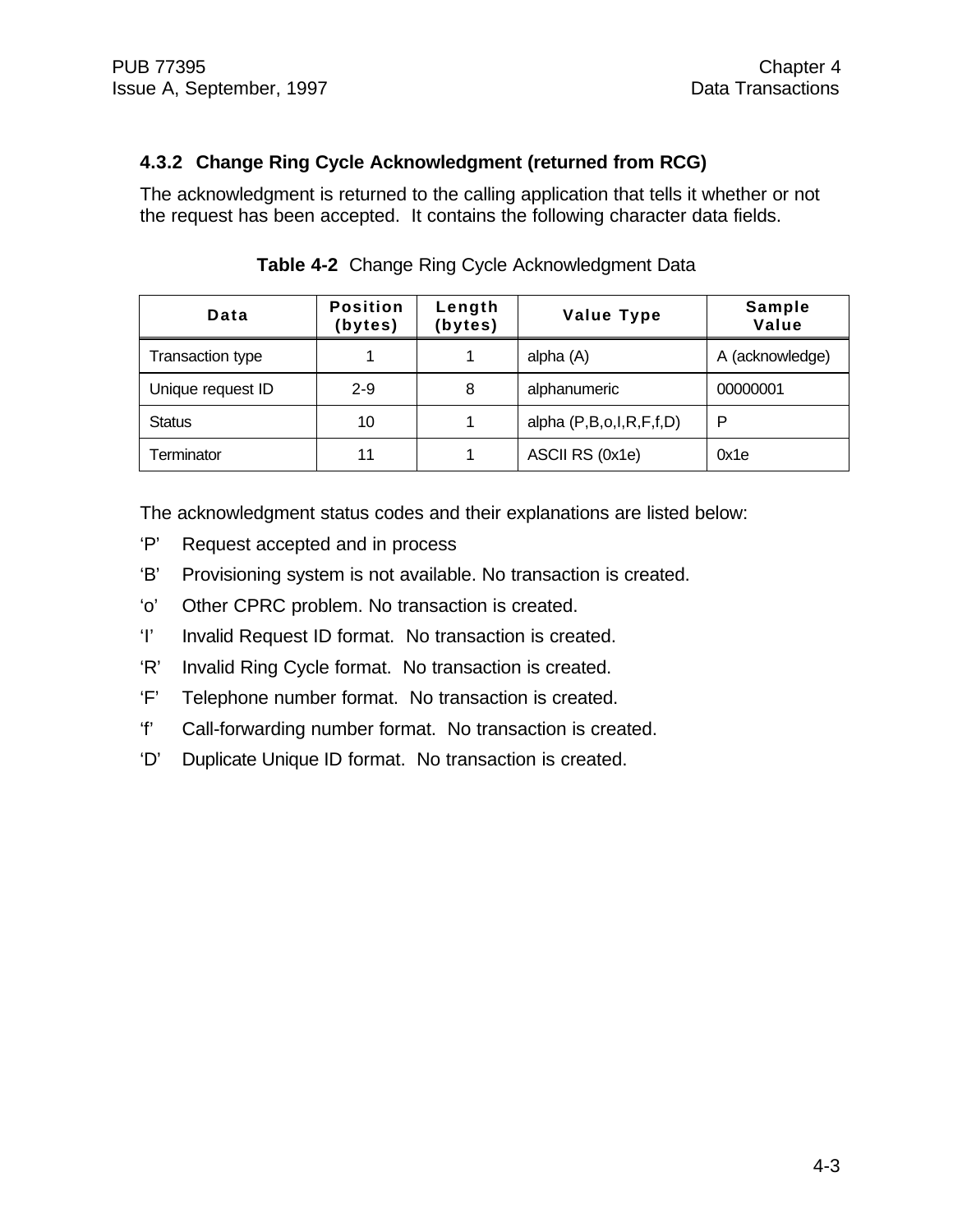#### **4.3.3 Change Ring Cycle Completion (returned from RCG)**

The completion is data returned to the calling application that tells it whether or not the request to change a ring cycle has been processed. It contains the following character data fields listed in Table 4-3.

| Data              | <b>Positio</b><br>n<br>(bytes) | Length<br>(bytes) | <b>Value Type</b>         | Sample<br>Value |
|-------------------|--------------------------------|-------------------|---------------------------|-----------------|
| Transaction type  |                                |                   | alpha $(C)$               | C (change)      |
| Unique request ID | $2 - 9$                        | 8                 | alphanumeric              | 00000001        |
| <b>Status</b>     | 10                             |                   | alpha (S,N,s,v,T,t,U,F,O) | S               |
| Terminator        | 11                             |                   | ASCII RS (0x1e)           | 0x1e            |

**Table 4-3** Change Ring Cycle Completion Data

The status codes returned and the conditions that they reflect are listed below:

'S' Successful Ring Cycle Update.

The following status codes indicate transaction not processed:

- 'N' TN has not been assigned but falls within the valid number range of the provisioning system.
- 's' Switch not found. TN is not within valid range of numbers of the provisioning system.
- 'v' Call Forwarding Don't Answer not available for this telephone number.
- 'T' Timeout -- provisioning system accepted request but did not respond within the time limit.
- 't' Timeout -- provisioning system returned a "timed-out" message without having made the ring cycle change.
- 'U' Unknown provisioning system error.
- 'F' Invalid message format sent to provisioning system. The message from CPRC to the provisioning system was formatted improperly.
- 'O' Other miscellaneous CPRC problem.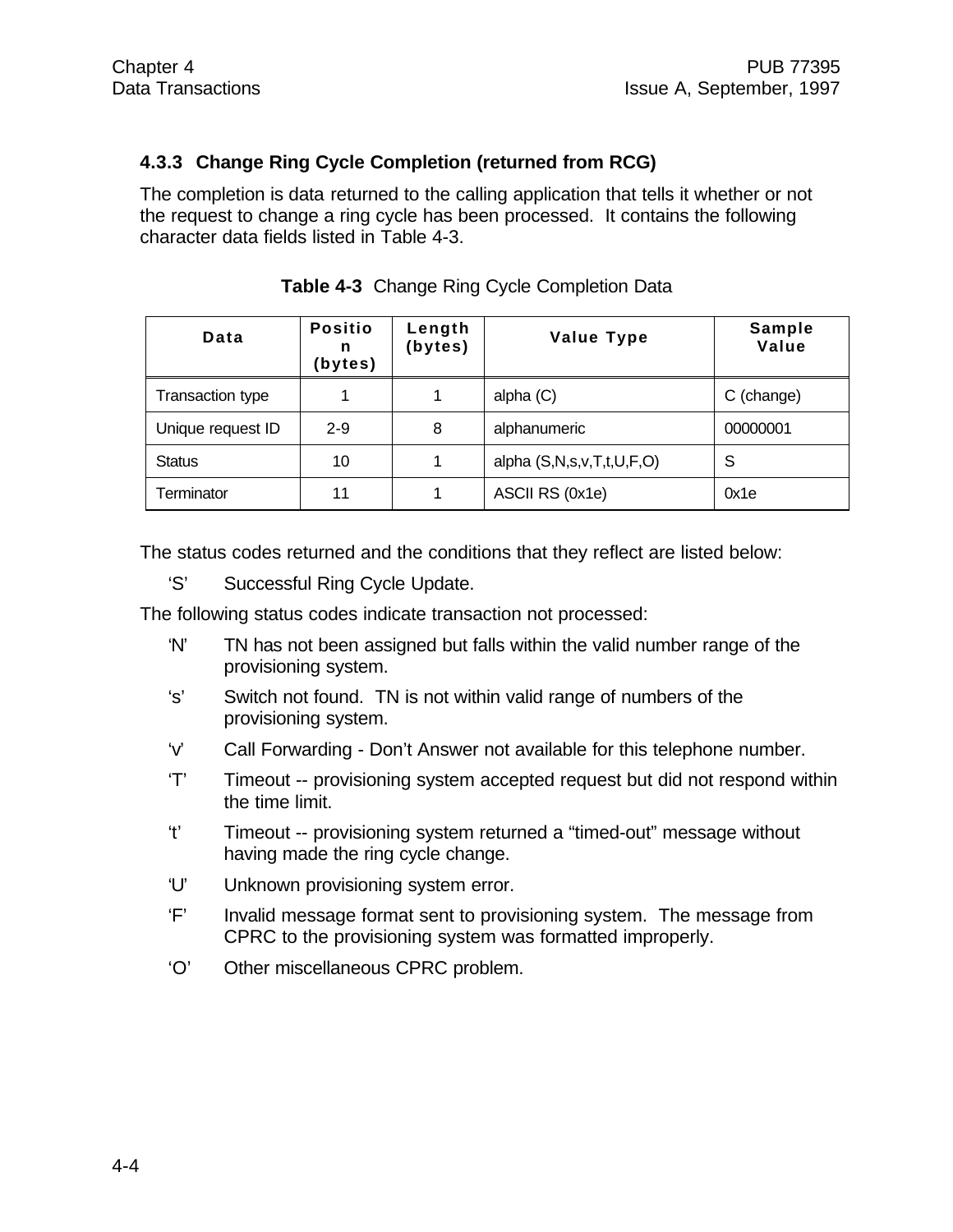#### **4.4 Status of Request**

This transaction returns the status of the previously submitted request which is identified by the specified unique identifier.

#### **4.4.1 Status of Request (from Customer application)**

The current unique request identifier field is not checked for uniqueness in the RCG server. It is the Customer's responsibility to use this field in such a way that multiple status requests can be matched to the replies sent by the RCG. The message format required to return the status of a ring cycle request contains the following character data fields.

| Data                        | <b>Position</b><br>(bytes) | Length<br>(bytes) | <b>Value Type</b> | <b>Sample</b><br>Value |
|-----------------------------|----------------------------|-------------------|-------------------|------------------------|
| <b>Transaction type</b>     |                            |                   | alpha (S)         | S (status)             |
| Unique request ID (current) | $2 - 9$                    | 8                 | alphanumeric      | 00000003               |
| Unique request ID (target)  | $10 - 17$                  | 8                 | alphanumeric      | 00000001               |
| Terminator                  | 18                         |                   | ASCII RS (0x1e)   | 0x1e                   |

#### **Table 4-4** Status of Request Data

#### **4.4.2 Status of Request Acknowledgment (from RCG)**

The acknowledgment indicates to the Customer whether or not the server will accept and process the request. Only requests acknowledged with a 'P' status will become active transactions, capable of being processed by the RCG.

| Data                           | <b>Positio</b><br>n<br>(bytes) | Length<br>(bytes) | <b>Value Type</b> | <b>Sample</b><br>Value |
|--------------------------------|--------------------------------|-------------------|-------------------|------------------------|
| Transaction type               |                                |                   | alpha (A)         | A (acknowledge)        |
| Unique request ID<br>(current) | $2 - 9$                        | 8                 | alphanumeric      | 00000003               |
| <b>Status</b>                  | 10                             |                   | alpha $(P,I,N,i)$ | P                      |
| Terminator                     | 11                             |                   | ASCII RS (0x1e)   | 0x1e                   |

**Table 4-5** Status of Request Acknowledgment Data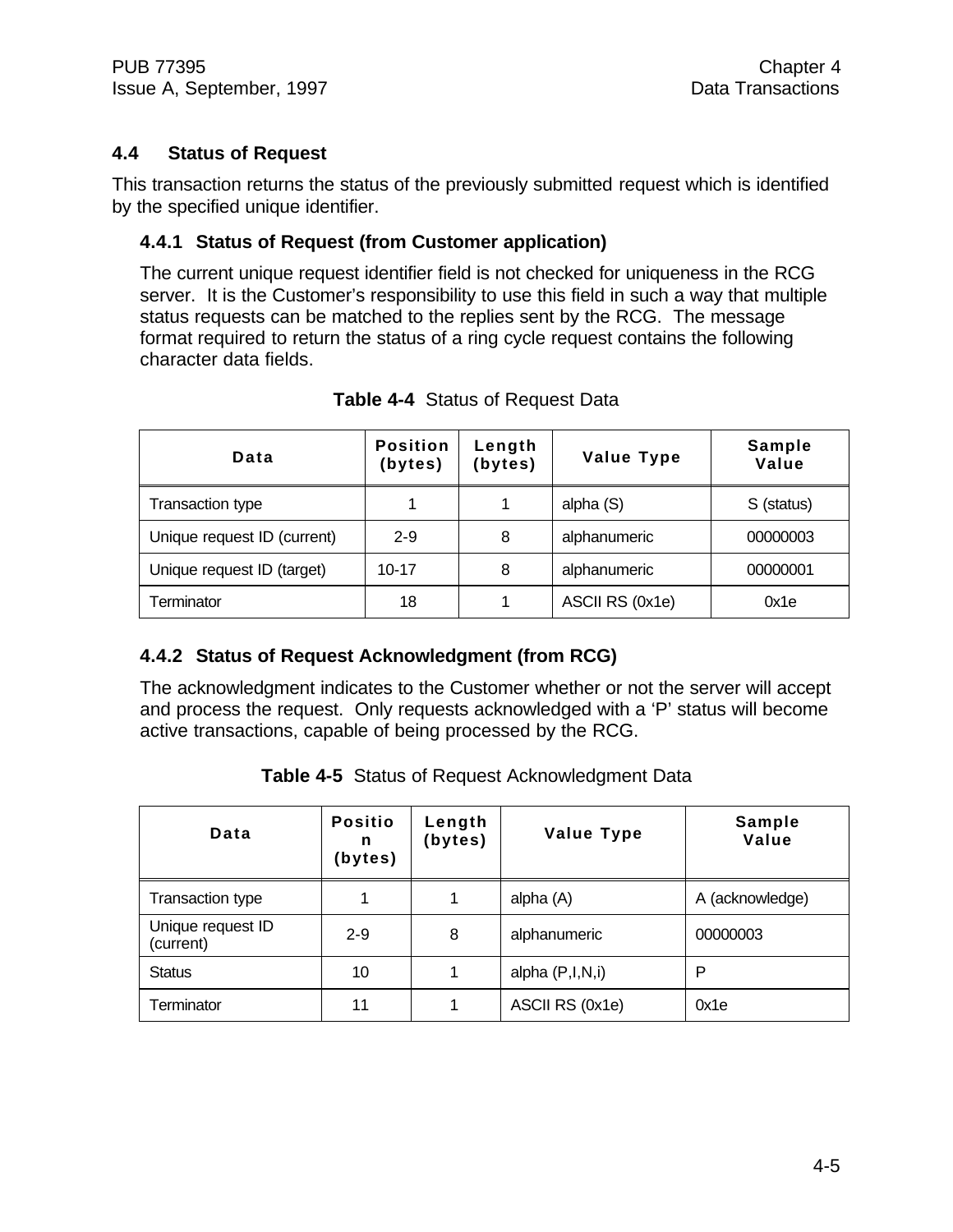The status codes returned and the calling errors that they reflect are listed below:

- 'P' Request accepted and in process.
- 'I' Incorrect request ID format.
- 'N' Target request ID not found.
- 'i' Incorrect target request ID format.

#### **4.4.3 Status of Request Completion (returned from RCG)**

The completion is data returned to the calling application that tells it whether or not the request to change a ring cycle has been accepted. It contains the following character data fields.

| Data                                     | <b>Position</b><br>(bytes) | Length<br>(bytes) | <b>Value Type</b>           | Sample<br>Value                         |
|------------------------------------------|----------------------------|-------------------|-----------------------------|-----------------------------------------|
| <b>Transaction type</b>                  |                            | 1                 | alpha (S)                   | S (status)                              |
| Unique request ID<br>(current)           | $2 - 9$                    | 8                 | alphanumeric                | 00000003                                |
| <b>Status</b><br>(current request)       | 10                         | 1                 | alpha $(S, E)$              | S                                       |
| <b>Target status</b><br>(target request) | 12                         | 1                 | alpha (P,S,N,s,v,T,t,U,F,O) | P (blank if current<br>status is not S) |
| Terminator                               | 13                         | 1                 | ASCII RS (0x1e)             | 0x1e                                    |

#### **Table 4-6** Status of Request Completion Data

The status codes returned for the current request are listed below:

- 'S' Successful processing (request processed)
- 'E' RCG error (request failed)

The status codes returned for the target request:

- 'P' Request accepted and in process.
- 'S' Successful Ring Cycle Update.
- 'N' TN has not been assigned but falls within the valid number range of the provisioning system.
- 's' Switch not found. TN is not within valid range of numbers of the provisioning system.
- 'v' Call-forward-don't answer not available for this telephone number.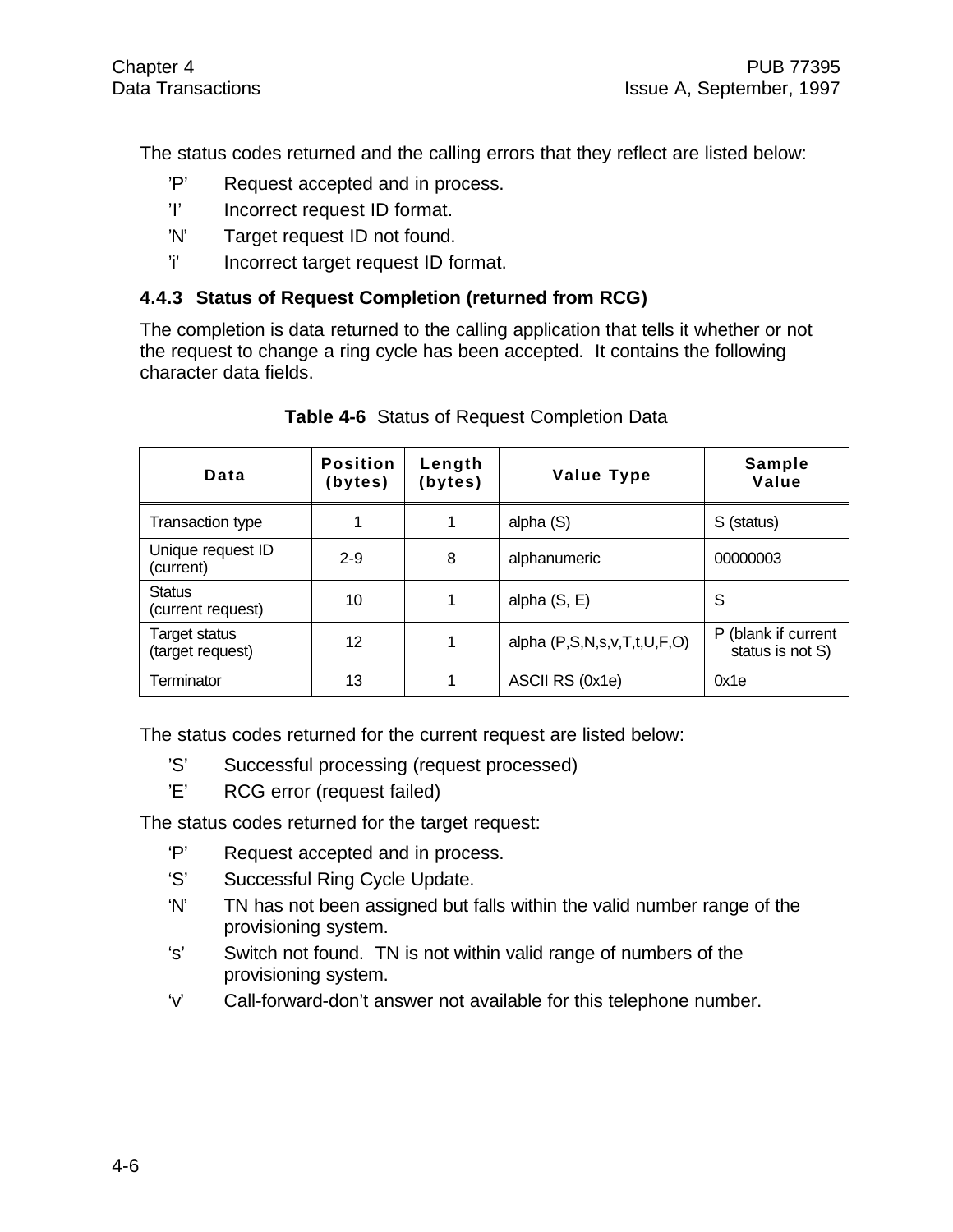- 'T' Timeout -- provisioning system accepted request but did not respond within the time limit.
- 't' Timeout -- provisioning system returned a "timed-out" message without having made the ring cycle change.
- 'U' Unknown provisioning system error.
- 'F' Invalid message format sent to provisioning system. The message from CPRC to the provisioning system was formatted improperly.
- 'O' Other miscellaneous CPRC problem.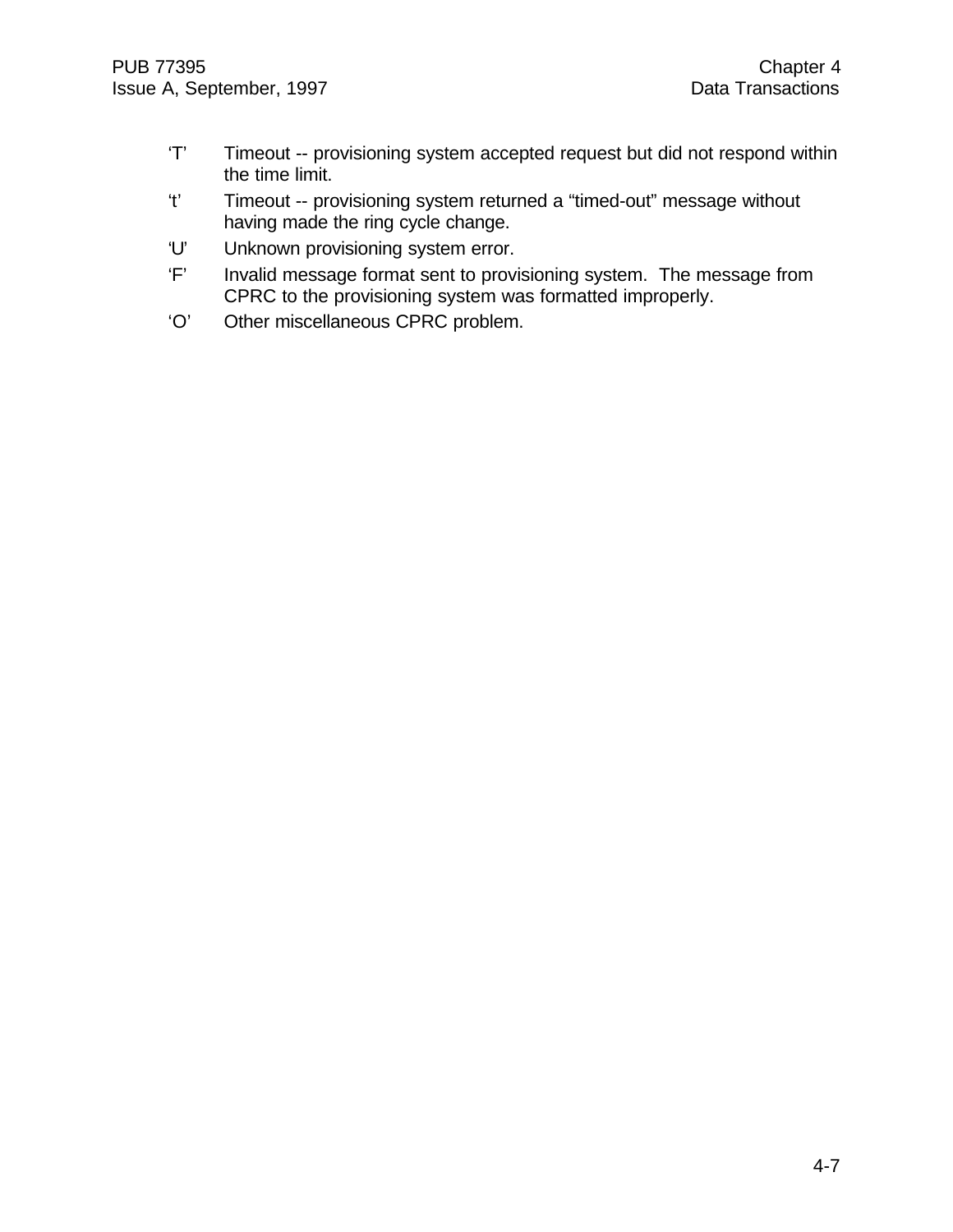|                |                                                                | <b>Chapter and Section</b> | Page    |  |  |  |
|----------------|----------------------------------------------------------------|----------------------------|---------|--|--|--|
| 5.             | Network Channel (NC) and Network Channel Interface (NCI) Codes |                            |         |  |  |  |
|                | 5.1                                                            |                            | $5 - 1$ |  |  |  |
|                |                                                                |                            | $5 - 1$ |  |  |  |
|                |                                                                |                            | $5 - 1$ |  |  |  |
|                | 5.2                                                            |                            | $5 - 1$ |  |  |  |
|                |                                                                |                            | $5 - 2$ |  |  |  |
|                |                                                                |                            | $5 - 2$ |  |  |  |
|                |                                                                |                            | $5-2$   |  |  |  |
|                | 5.3                                                            |                            | $5 - 3$ |  |  |  |
|                |                                                                |                            | $5 - 3$ |  |  |  |
|                |                                                                |                            | $5 - 4$ |  |  |  |
|                | 5.4                                                            |                            | $5 - 5$ |  |  |  |
| <b>Figures</b> |                                                                |                            |         |  |  |  |
|                |                                                                |                            | $5 - 2$ |  |  |  |
|                |                                                                |                            | $5 - 3$ |  |  |  |

#### **Tables**

5-3 RJ48T or SJA57 Wiring Diagram.............................................................. 5-4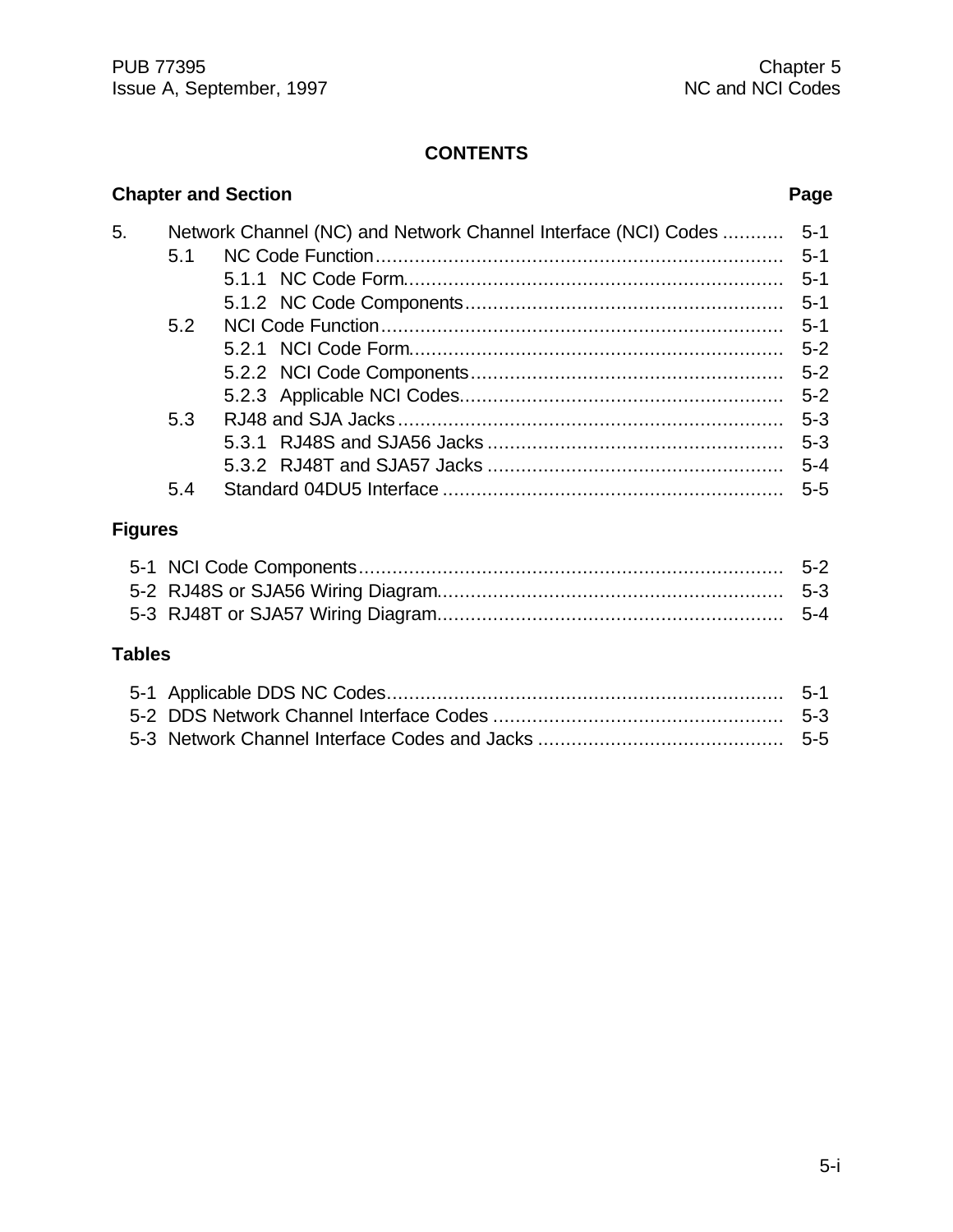#### **5. Network Channel (NC) and Network Channel Interface (NCI) Codes**

This chapter describes the electrical interfaces between U S WEST and Customer in establishing the data link between the RPG and Customer's equipment. The interfaces apply in both Access and Non-Access jurisdictions.

#### **5.1 NC Code Function**

The specifications of the channel and service are encoded into Network Channel (NC) codes. The NC codes describe the channels and services provided between customer locations or between a customer location and a U S WEST Central Office (CO).

#### **5.1.1 NC Code Form**

The NC code has the form of XG-X. There are always four positions. There are neither spaces nor delimiters between the characters.

#### **5.1.2 NC Code Components**

Table 5-1 list the code and option applicable for CPRC and DDS service. Not all options available with DDS are described here. A complete description of NC and NCI codes can be found in ANSI T1.223-1991, *Information interchange-Structure and Representation of Network Channel (NC) and Network Channel Interface (NCI) Codes for the North American Telecommunications System.*

|            | Option     |              |               |           |                                          |
|------------|------------|--------------|---------------|-----------|------------------------------------------|
| 2.4 kbit/s | 4.8 kbit/s | $9.6$ kbit/s | $19.2$ kbit/s | 56 kbit/s | Data Rate                                |
| XΑ         | ХB         | XG           | ХC            | XH        | <b>Channel Code</b><br>(Positions 1 & 2) |
|            |            |              |               |           | No options (Two-Point)                   |
| - X        | - X        | - X          | - X           | - X       | Two-point without Error<br>Connection    |

**Table 5-1** Applicable DDS NC Codes

#### **5.2 NCI Code Function**

The functions described here will only include the end user interface. The end user interface will be applicable for both the U S WEST termination and the Customer termination.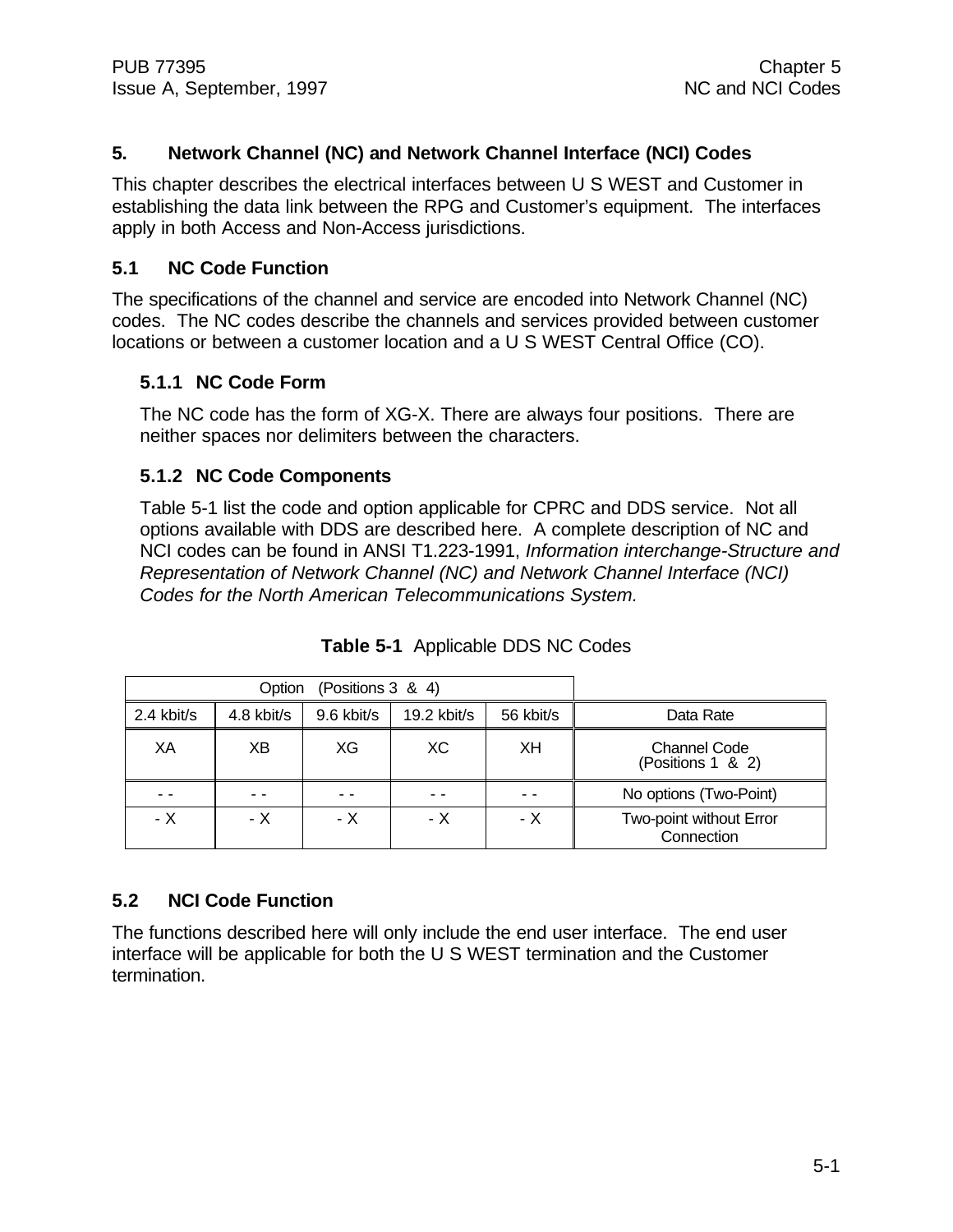#### **5.2.1 NCI Code Form**

The NCI code format has fields not used for digital services. Only those fields relevant to establishing a digital data link between Customer and the RPG will be discussed here. A DDS NCI code has the form 04DU5.56. The period between the 5 and 56 is a delimiter used for improved clarity. It causes the Protocol Option Code to stand-out. An NCI code has no dashes (-).

#### **5.2.2 NCI Code Components**

A DDS NCI code has four components described in Figure 5-1.

This example of an NCI code is a DDS End-User standard 56 kbit/s interface.



|  |  | Figure 5-1 NCI Code Components |
|--|--|--------------------------------|
|--|--|--------------------------------|

#### **5.2.3 Applicable NCI Codes**

The NCI codes used with U S WEST Digital Data Service and applicable for CPRC are listed in Table 5-2.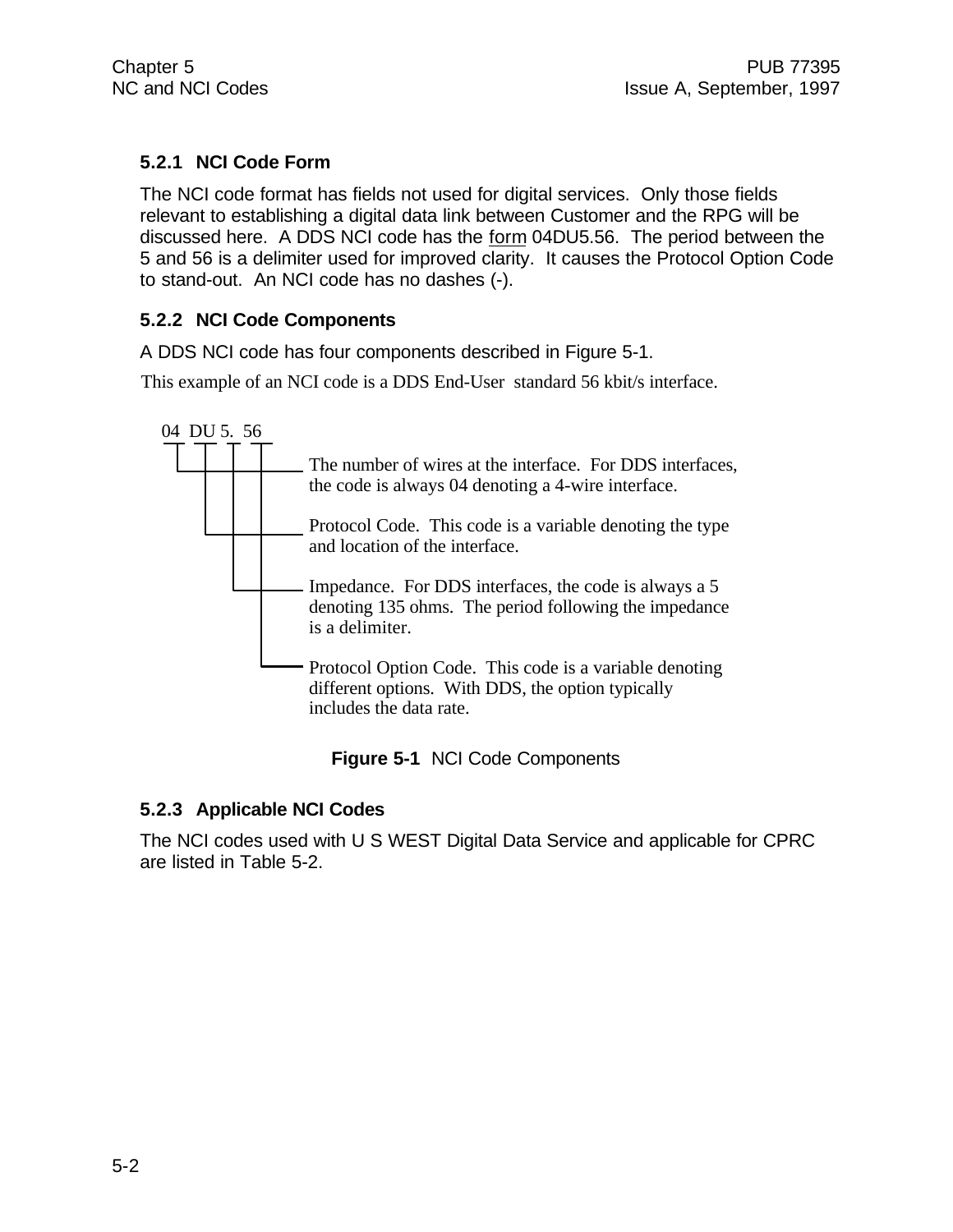| <b>NCI Code</b> | <b>Description</b>         |  |  |
|-----------------|----------------------------|--|--|
|                 | <b>End-User Data Rates</b> |  |  |
| 04DU5.24        | 2.4 kbit/s                 |  |  |
| 04DU5.48        | 4.8 kbit/s                 |  |  |
| 04DU5.96        | 9.6 kbit/s                 |  |  |
| 04DU5.19 *      | 19.2 kbit/s                |  |  |
| 04DU5.56        | 56.0 kbit/s                |  |  |

#### **Table 5-2** DDS Network Channel Interface Codes

\* Not available in all jurisdictions at the time of publication.

#### **5.3 RJ48 and SJA Jacks**

There are two jacks of registration, the RJ48S and RJ48T, involved with U S WEST Digital Data Service. There are also two equivalent jacks not of registration, the SJA56 and SJA57 jacks respectively. These jacks are the Network Interface (NI) or Customer Interface (CI). The RJ48 and SJA jacks may be used interchangeably.

#### **5.3.1 RJ48S and SJA56 Jacks**

The RJ48S and SJA56 are eight-position keyed jacks that carry the Tip/Ring and Tip1/Ring1 conductors of a single circuit. The NCI codes that would apply are of the form 04DU5.xx where xx indicates the data rate on the facility. Figure 5-2 illustrates the wiring connections.



**Figure 5-2** RJ48S or SJA56 Wiring Diagram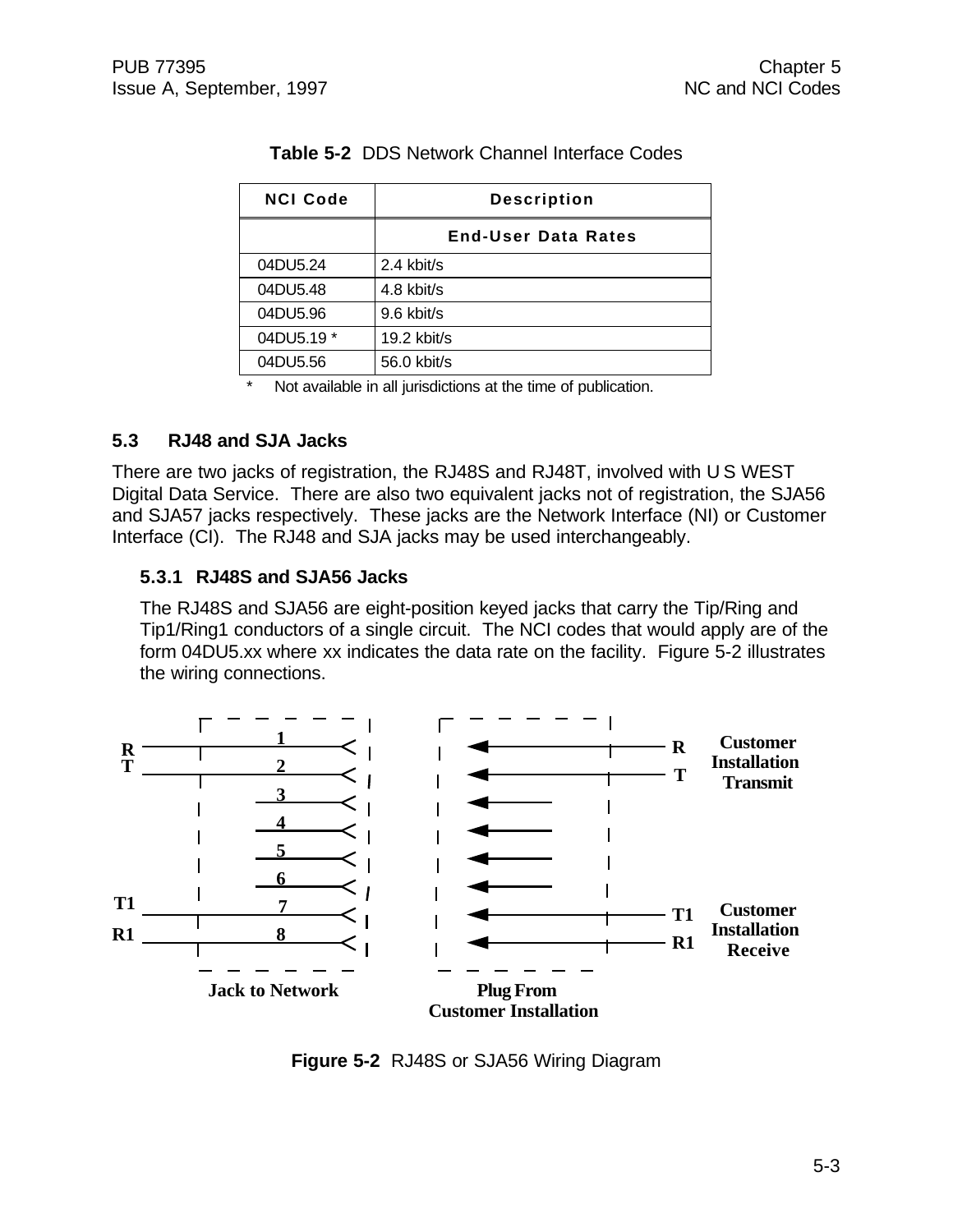#### **5.3.2 RJ48T and SJA57 Jacks**

The RJ48T and SJA57 jacks are fifty-position miniature ribbon jacks which provide for twelve Tip/Ring and Tip1/Ring1 connections. The NCI codes that would apply are of the form 04DU5.xx or 04DU5.xxS where xx indicates the data rate on the facility. Figure 5-3 illustrates the wiring diagram.



|                | <b>Customer</b> | <b>Receive</b> | Customer<br><b>Transmit</b> |                |
|----------------|-----------------|----------------|-----------------------------|----------------|
|                | <b>T1</b>       | R <sub>1</sub> | т                           | R              |
| 1              | 26              | 1              | 27                          | $\overline{2}$ |
| $\overline{2}$ | 28              | 3              | 29                          | 4              |
| 3              | 30              | 5              | 31                          | 6              |
| 4              | 32              | 7              | 33                          | 8              |
| 5              | 35              | 9              | 35                          | 10             |
| 6              | 36              | 11             | 37                          | 12             |
| $\overline{7}$ | 38              | 13             | 39                          | 14             |
| 8              | 40              | 15             | 41                          | 16             |
| 9              | 42              | 17             | 43                          | 18             |
| 10             | 44              | 19             | 45                          | 20             |

**Figure 5-3** RJ48T or SJA57 Wiring Diagram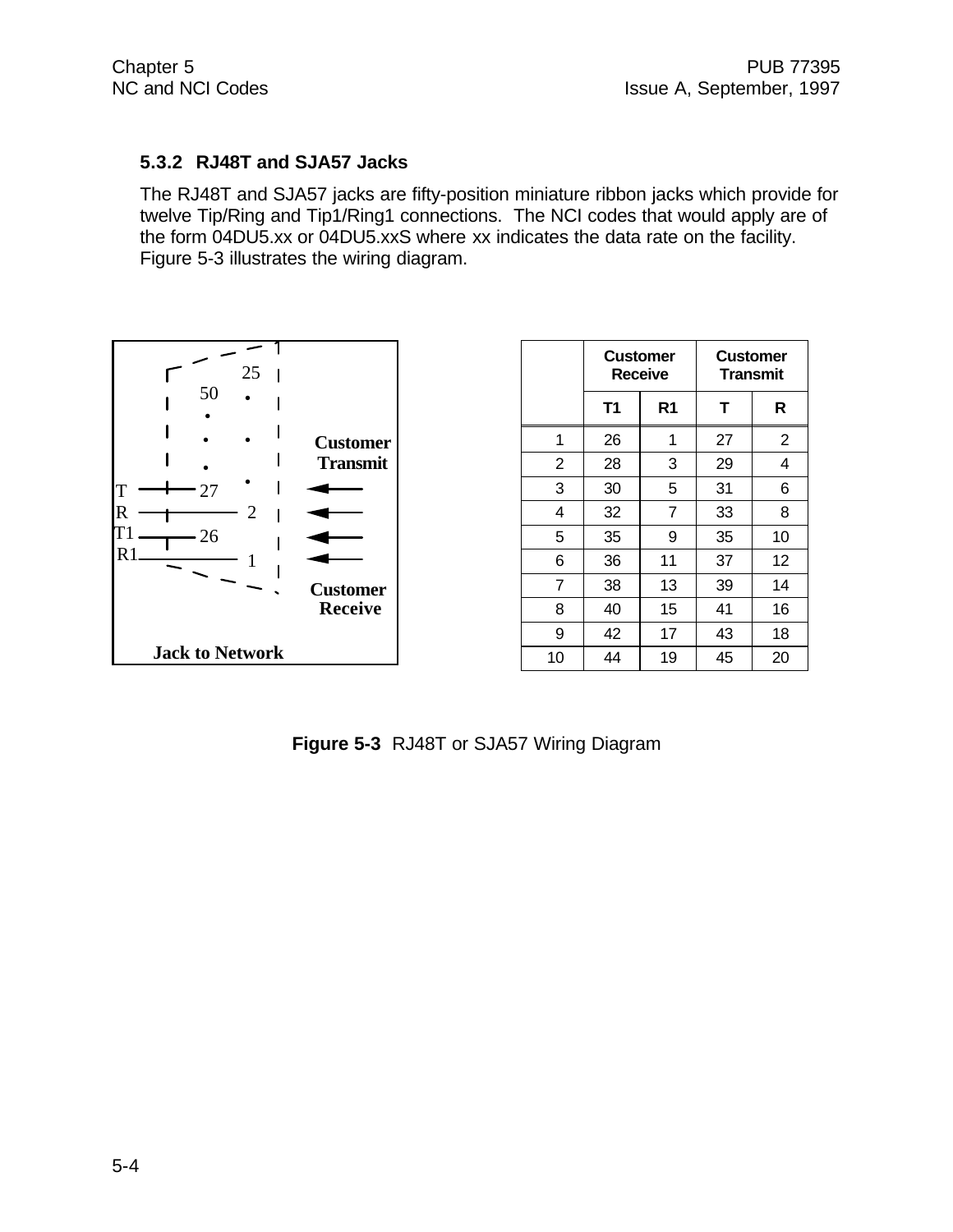#### **5.4 Standard 04DU5 Interface**

| APPLICATION:                | Digital data                                                                               |
|-----------------------------|--------------------------------------------------------------------------------------------|
| PHYSICAL DESCRIPTION:       | 4-Wire (T, R, T1, R1). See Table 5-1 for jack.                                             |
| <b>ELECTRICAL FEATURES:</b> |                                                                                            |
| IMPEDANCE:                  | 135 ohms.                                                                                  |
| LEVELS:                     | Digital signal levels at the interface must comply with<br>ANSI T1.410-1992.               |
| DATA RATE:                  | Bipolar Return to Zero (BPRZ), with timing on the signal<br>from U S WEST to the customer. |

| Interface | Data Rate     | <b>Applicable Jack</b> |
|-----------|---------------|------------------------|
| 04DU5.19  | $19.2$ kbit/s | SJA56 or SJA57         |
| 04DU5.24  | 2.4 kbit/s    | RJ48S or RJ48T         |
| 04DU5.48  | 4.8 kbit/s    | RJ48S or RJ48T         |
| 04DU5.56  | 56.0 kbit/s   | RJ48S or RJ48T         |
| 04DU5.96  | $9.6$ kbit/s  | RJ48S or RJ48T         |

**Table 5-3** Network Channel Interface Codes and Jacks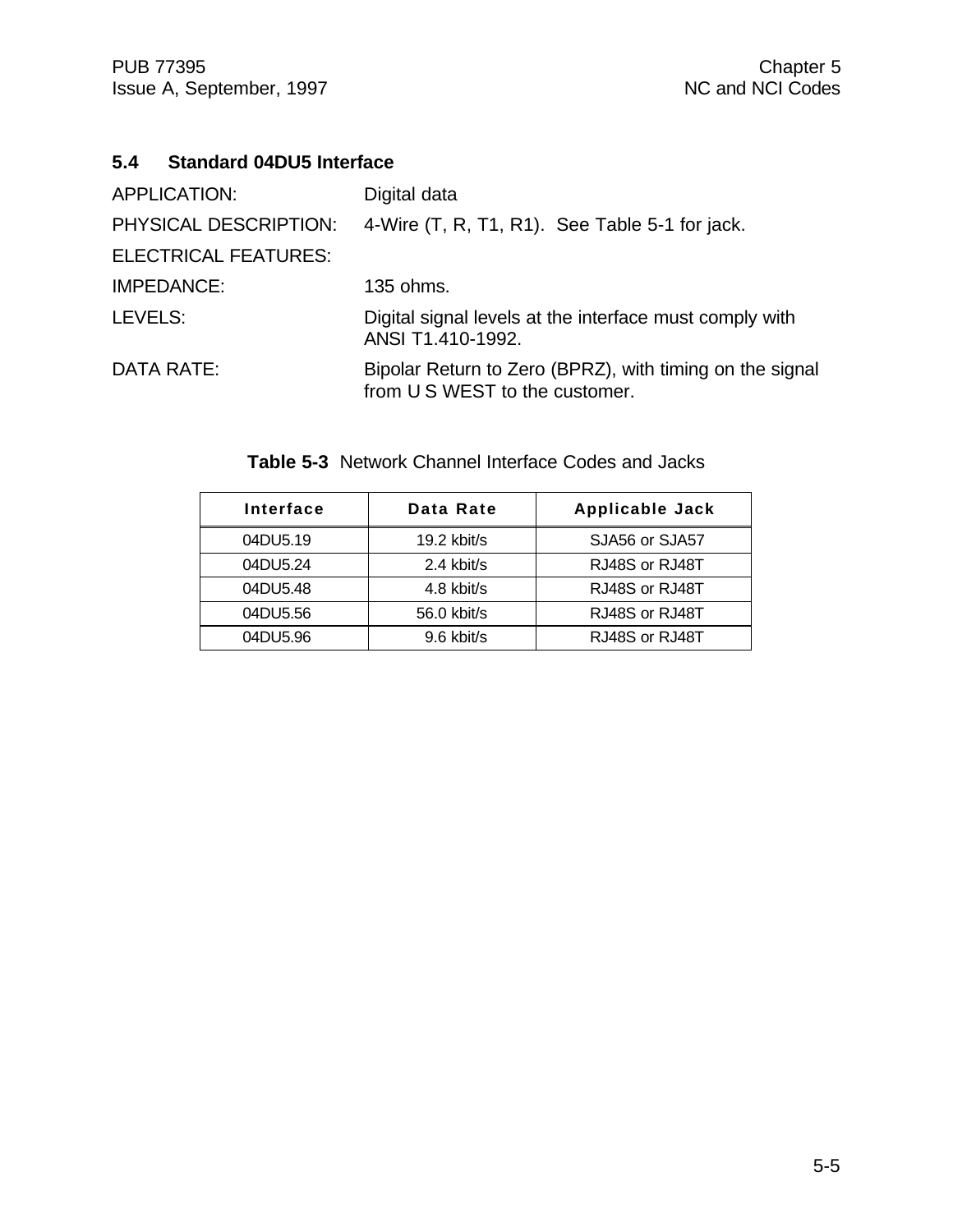# **Chapter and Section**

6.

# Page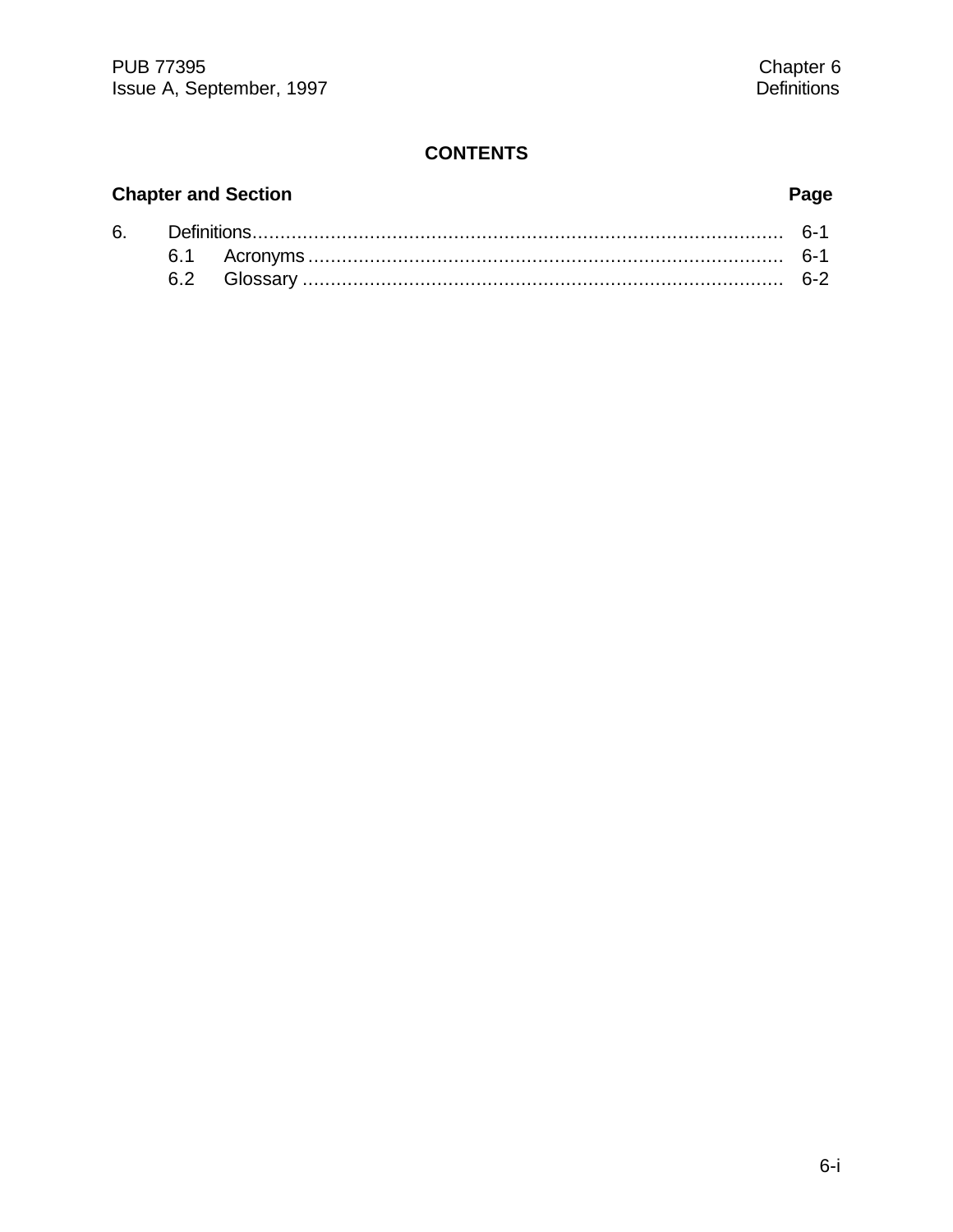# **6. Definitions**

# **6.1 Acronyms**

| <b>ANSI</b>      | America National Standards Institute                   |
|------------------|--------------------------------------------------------|
| <b>ASCII</b>     | American Standard Code for Information Interchange     |
| <b>BIT</b>       | <b>Binary Digit</b>                                    |
| <b>CO</b>        | <b>Central Office</b>                                  |
| <b>CPE</b>       | <b>Customer Provided Equipment</b>                     |
| <b>CPRC</b>      | <b>Customer Programmable Ring Cycle</b>                |
| CSU              | <b>Channel Service Unit</b>                            |
| <b>DDS</b>       | <b>Digital Data Service</b>                            |
| <b>DNS</b>       | Domain Name System                                     |
| <b>DSU</b>       | Data Service Unit                                      |
| <b>EIA</b>       | <b>Electronic Industries Association</b>               |
| <b>ESP</b>       | <b>Enhanced Service Provider</b>                       |
| <b>FCC</b>       | <b>Federal Communications Commission</b>               |
| <b>HEX</b>       | Hexadecimal                                            |
| IC               | Interexchange Carrier (or IEC)                         |
| ID               | Identification                                         |
| <b>IntraLATA</b> | Intra Local Access and Transport Area                  |
| kbit/s           | kilobits per second (1,000 bit/s)                      |
| <b>LATA</b>      | Local Access and Transport Area                        |
| <b>LEC</b>       | Local Exchange Carrier                                 |
| <b>NCI</b>       | <b>Network Channel Interface</b>                       |
| <b>NCTE</b>      | <b>Network Channel Terminating Equipment</b>           |
| <b>NECA</b>      | National Exchange Carrier Association                  |
| N <sub>l</sub>   | Network Interface                                      |
| OCU              | <b>Office Channel Unit</b>                             |
| <b>POT</b>       | <b>Point Of Termination</b>                            |
| <b>RCG</b>       | <b>Ring Control Gateway</b>                            |
| <b>TCP/IP</b>    | <b>Transmission Control Protocol/Internet Protocol</b> |
| <b>TIA</b>       | <b>Telecommunications Industry Association</b>         |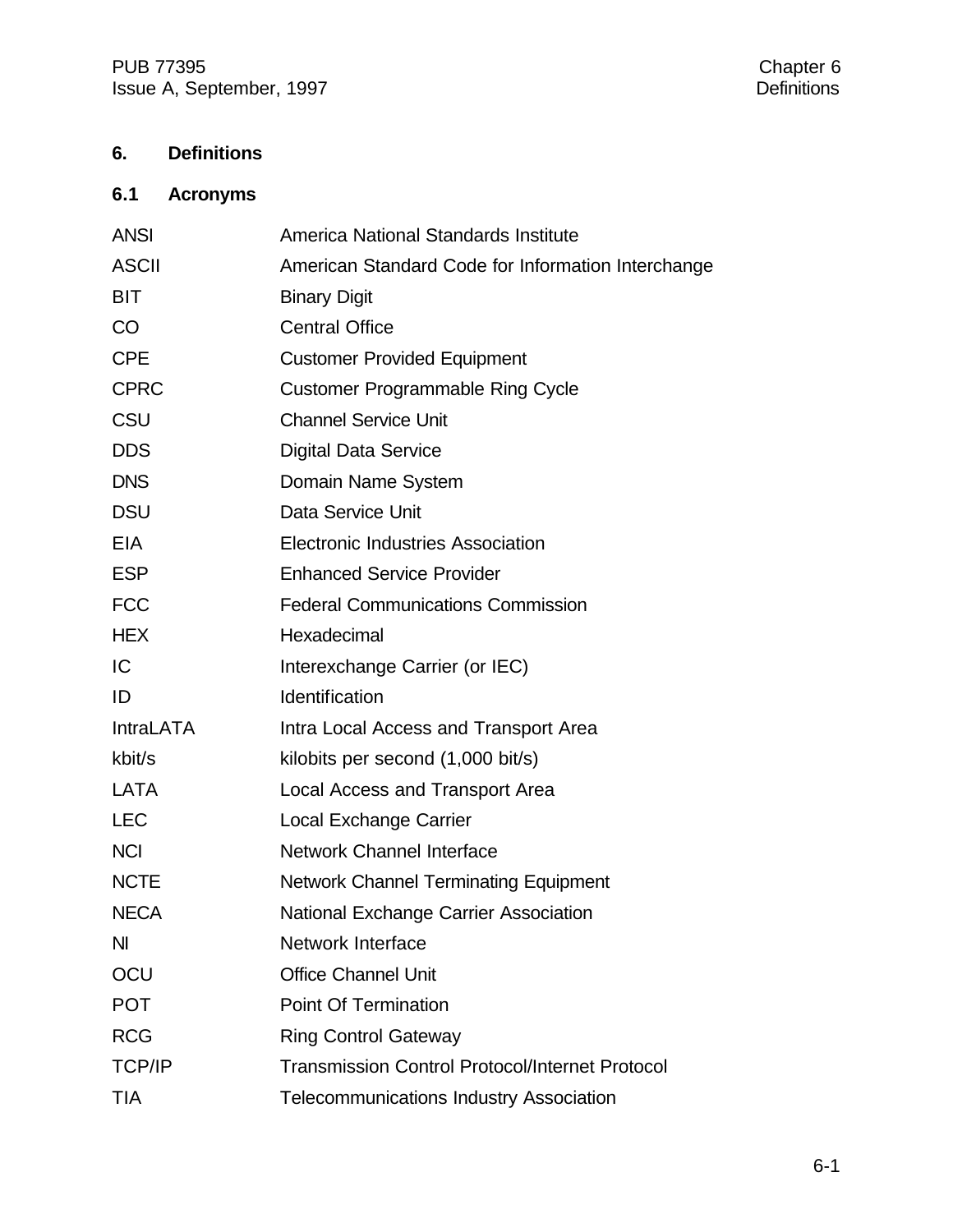#### **6.2 Glossary**

#### **American National Standard Institute (ANSI)**

An organization supported by the telecommunications industry to establish performance and interface standards.

#### **American Standard Code for Information Interchange( ASCII)**

A de facto standard for the code numbers used by computers to represent all the upper and lower-case Latin letters, numbers, punctuation, etc. There are 128 standard ASCII codes each of which can be represented by a seven digit binary number: 0000000 through 1111111.

#### **Availability**

The relative amount of time that a service is "usable" by a customer, represented as a percentage over a consecutive 12 month period.

#### **Bit (Binary Digit)**

A binary unit of information. It is represented by one of two possible conditions, such as the value 0 or 1, on or off, high potential or low potential, conducting or not conducting, magnetized or demagnetized. A Bit is the smallest unit of information, by definition.

#### **Bits/second (bit/s)**

Bits per second, e.g., 1200 bit/s. In data transmission, it is the number of binary zero and one bits transmitted in 1 second. Modern terminology uses "bit/s" e.g., 1200 bit/s.

#### **Byte**

A consecutive number of bits usually constituting a complete character or symbol. If the length of the byte is not specified, it is conventionally assumed to have a length of 8-bits. In the Digital Data System, a byte refers to an arbitrary group of 8 consecutive bits; it does not correspond to a byte of customer data.

#### **Carrier**

An organization whose function is to provide telecommunications services. Examples are: Local Exchange Carriers, Interexchange Carriers, Cellular Carriers, etc.

#### **Central Office (CO)**

A local switching system (or a portion thereof) and its associated equipment located at a wire center.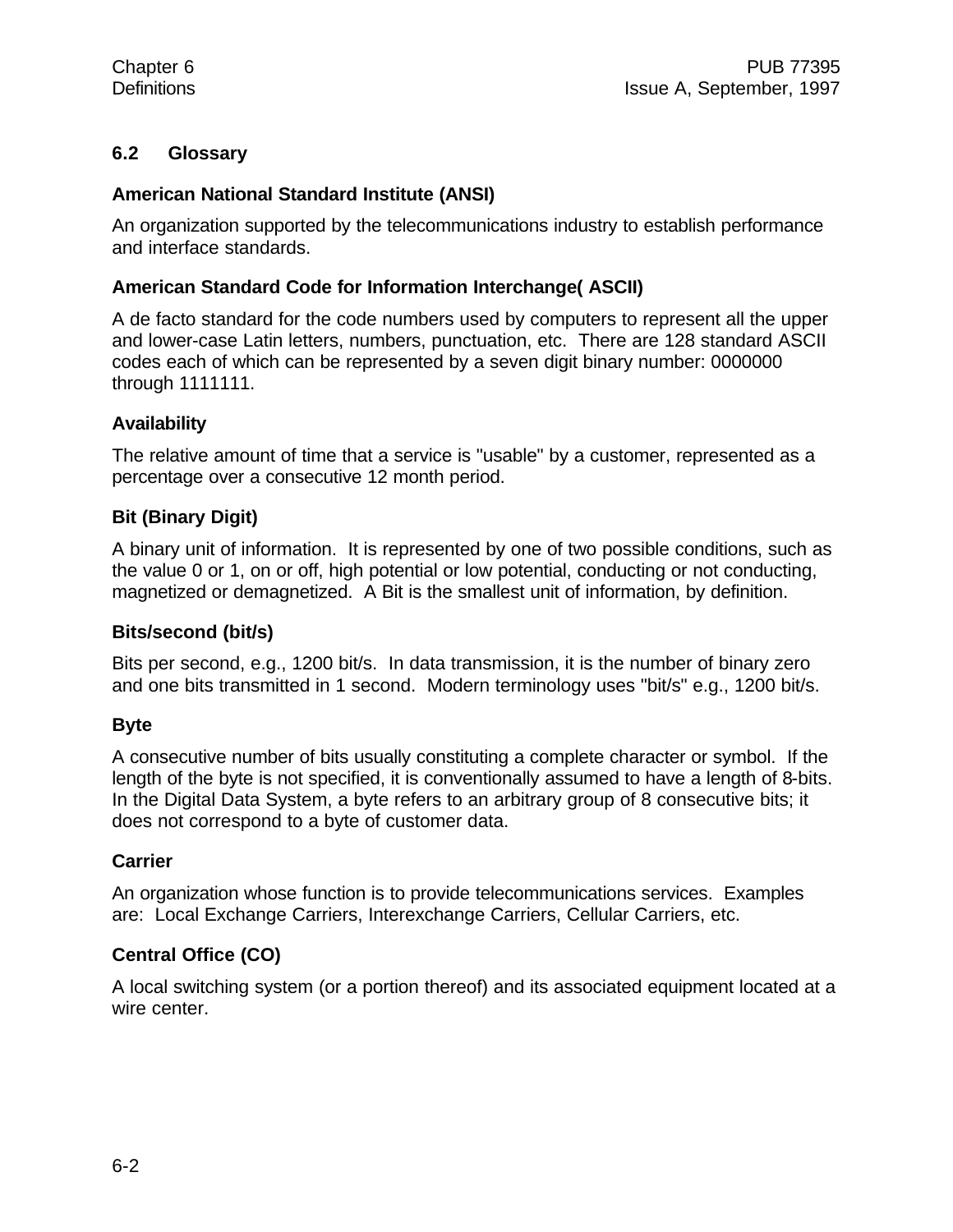#### **Channel**

An electrical or photonic, in the case of fiber optic based transmission systems, communications path between two or more points of termination.

#### **Channel Service Unit (CSU)**

This unit provides regeneration of the signal received from the network, controls the pulse shape and amplitude for transmission of the signal into the network, and possibly provides loop-back. The CSU function is frequently found within a Data Service Unit (DSU).

#### **Customer Installation (CI)**

Equipment and wiring at the customer's location on the customer side of the Network Interface.

#### **Customer Provided Equipment (CPE)**

Equipment owned and maintained by the customer and located on their side of the End-User Point of Termination (EU-POT) network interface. In the U S WEST Digital Data Service application, CPE typically includes the DSU (CSU/DSU) and data terminal equipment which are connected to the channel.

#### **Data Service Unit (DSU)**

Digital, customer premises equipment used to recover timing from a baseband BPRZ signal, and which converts from BPRZ line signals to a business machine interface signal such as V.35. At 64 kbit/s and below, DSU and Channel Service Unit (CSU) functions are, in modern equipment, combined in a single unit sometimes called a General Service Unit (GSU), Basic Service Unit (BSU) or Data Service Unit-A (DSU-A) so that it is part of the Data Communications Equipment (DCE). Above 64 kbit/s, DSU functions are frequently contained in the Data Terminal Equipment (DTE). The DSU usually contains circuitry to recognize, and respond to, loop-back commands from the serving test center.

#### **Digital Data Service (DDS)**

While DATAPHONE® Digital Service is a registered brand name for AT&T's Digital Data Service, common usage has come to use the DDS generically to mean the digital data service offering at 64 kbit/s and below.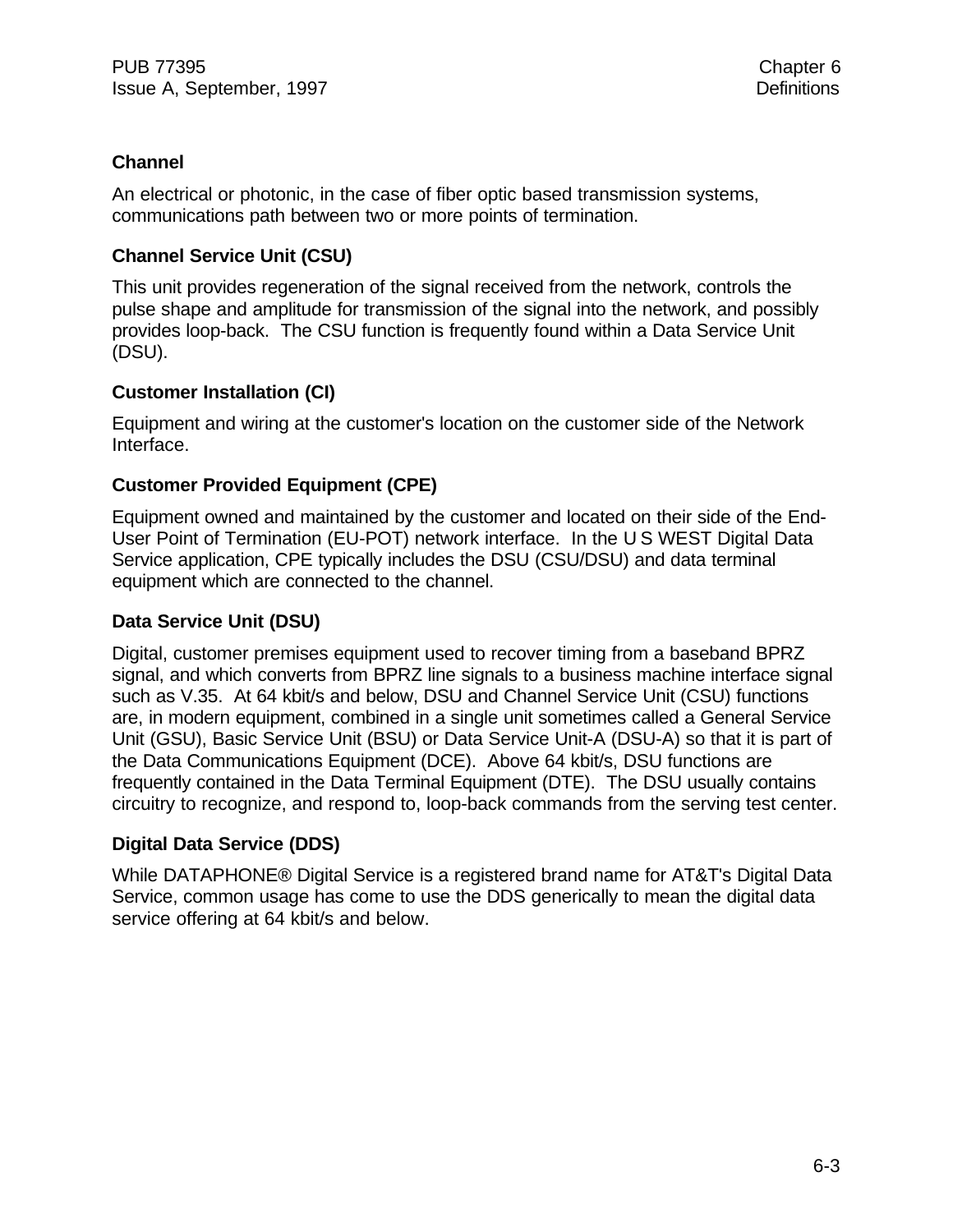#### **End-User (EU)**

The term "End-User" denotes any customer of telecommunications service that is not a carrier, except that a carrier shall be deemed to be an "End-User" to the extent that such carrier uses a telecommunications service for administrative purposes without making such service available to others, directly or indirectly. The term is frequently used to denote the difference between a Carrier interface and an interface subject to unique regulatory requirements at non-Carrier customer premises (FCC Part 68, etc.)

#### **End-User POT (EU-POT)**

The Network Interface at the End-User's premises at which U S WEST Communications Inc. responsibility for the provision of service ends.

#### **Enhanced Service Provider (ESP)**

A company that provides enhanced or value added services to EndUsers. An Enhanced Service Provider typically adds value to telephone lines using its own software and hardware.

#### **Interexchange Carrier (IC)/(IEC)** or Interexchange Common Carrier

Any individual, partnership, association, joint-stock company, trust, governmental entity or corporation engaged for hire in interstate or foreign communication by wire or radio, between two LATA's.

#### **Kilobit/Second (kbit/s)**

One thousand (1000) bits/second

#### **Local Access and Transport Area (LATA)**

A geographic area for the provision and administration of communications service. It encompasses designated exchanges that are grouped to serve common social, economic and other purposes.

#### **Local Exchange Carrier (LEC)**

The regulated entity providing Access and Intra-LATA services.

#### **Network Channel Interface (NCI) Code**

The Network Channel Interface (NCI) code is an encoded representation used to identify five (5) interface elements located at a Point of Termination (POT) at a central office or at the Network Interface at a customer location. The Interface code elements are: Total Conductors, Protocol, Impedances, Protocol Options, and Transmission Level Points (TLP). At a digital interface, the TLP element of the NCI code is not used.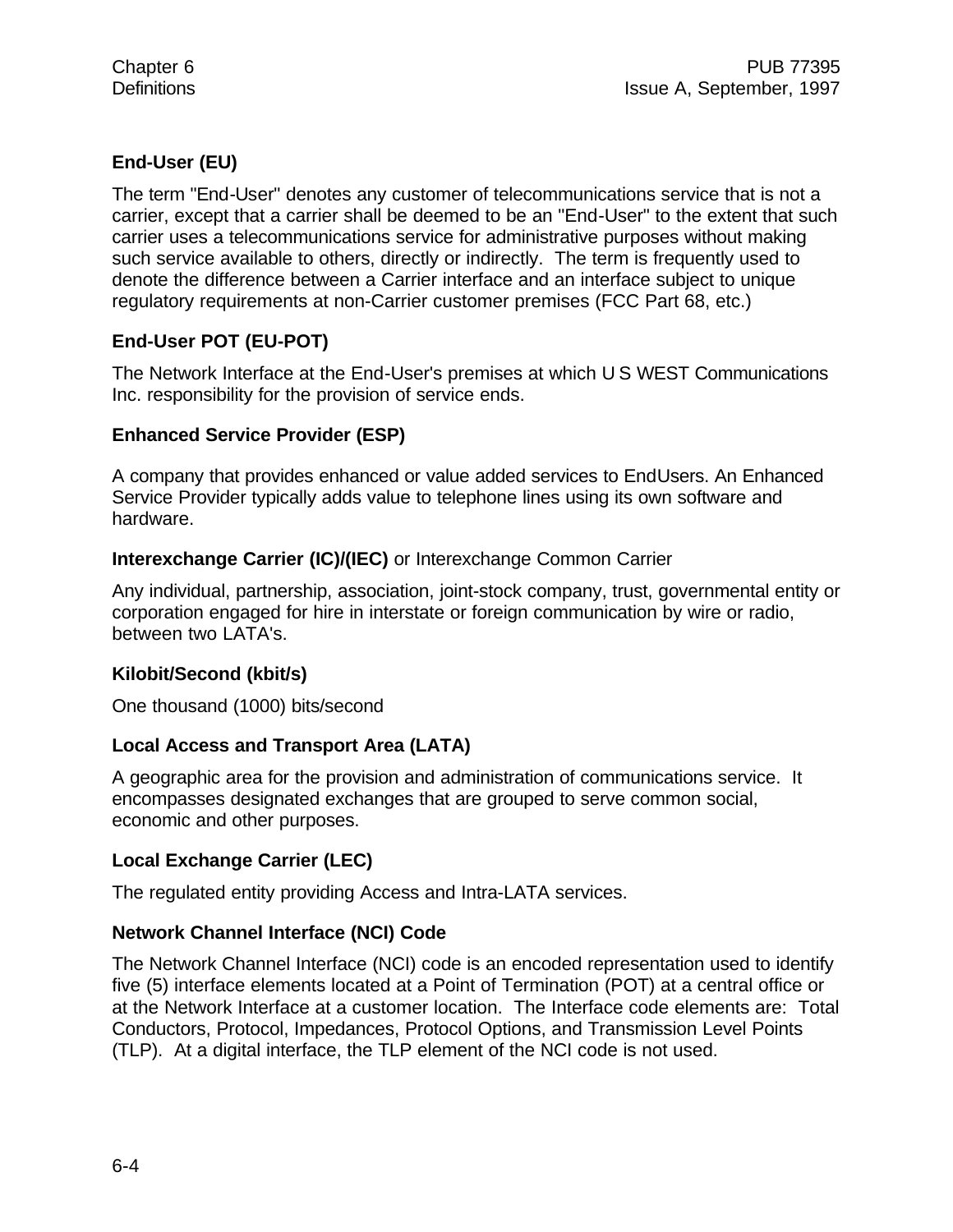#### **Network Interface (NI)**

The point of demarcation on the customer's premises at which U S WEST Communications Inc. responsibility for the provision of service ends.

#### **Point of Termination (POT**)

The physical telecommunications interface that establishes the technical interface, the test point(s), and the point(s) of operational responsibility. (See Network Interface).

#### **Premises**

Denotes a building or portion(s) of a building occupied by a single customer or end-user either as a place of business or residence.

#### **Protocol**

The rules for communication system operation which must be followed if communication is to be effected; the complete interaction of all possible series of messages across an interface. Protocols may govern portions of a network, types of service, or administrative procedures.

#### **Protocol Code**

The Protocol (character positions 3 and 4 or the Network Channel Interface [NCI] Code) is a two-character alpha code that defines requirements for the interface regarding signaling and transmission.

#### **Ring Cycle**

A period of time, nominally 6 seconds, of a ringing signal pattern.

#### **Router**

A special purpose computer that handles the connection between two or more networks. Routers view the destination addresses of the packets passing through them and then determines where to send the packets

#### **Signaling**

The transmission of information to establish, monitor, or release connections and/or provide Network Control.

#### **Socket**

The abstraction provided by the UNIX operating system that allows an application program to access the TCP/IP protocols.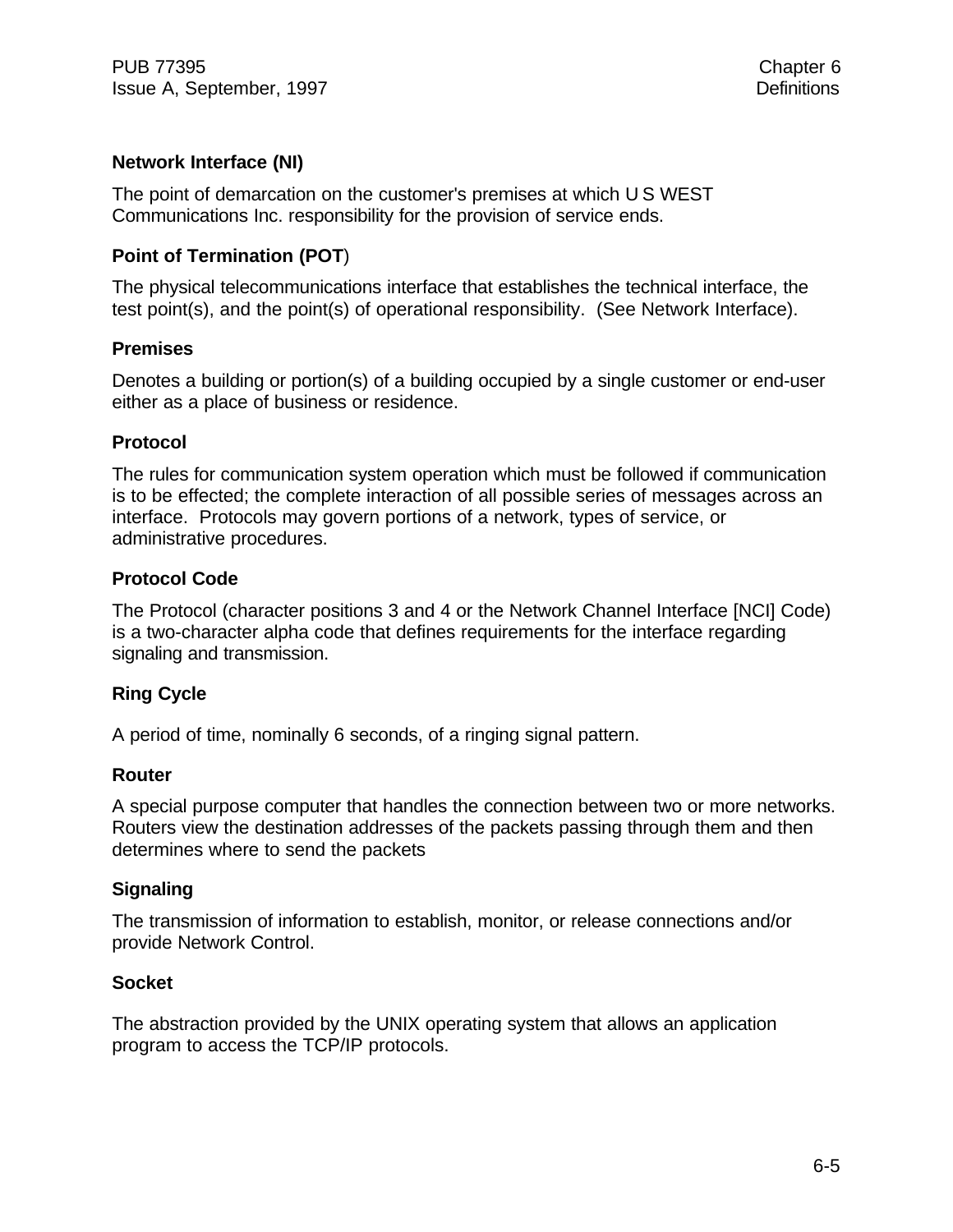#### **Transmission Control Protocol/Internet Protocol (TCP/IP)**

The entire protocol suite that allows one computer to transfer data packets to another computer.

#### **Transmission Path**

Denotes a path capable of transporting signals within the range of the service offering. A transmission path is comprised of physical or derived facilities consisting of any form or configuration of plant typically used in the telecommunications industry.

#### **Wire Center**

A building in which one or more central offices, used for the provision of local exchange services, are located.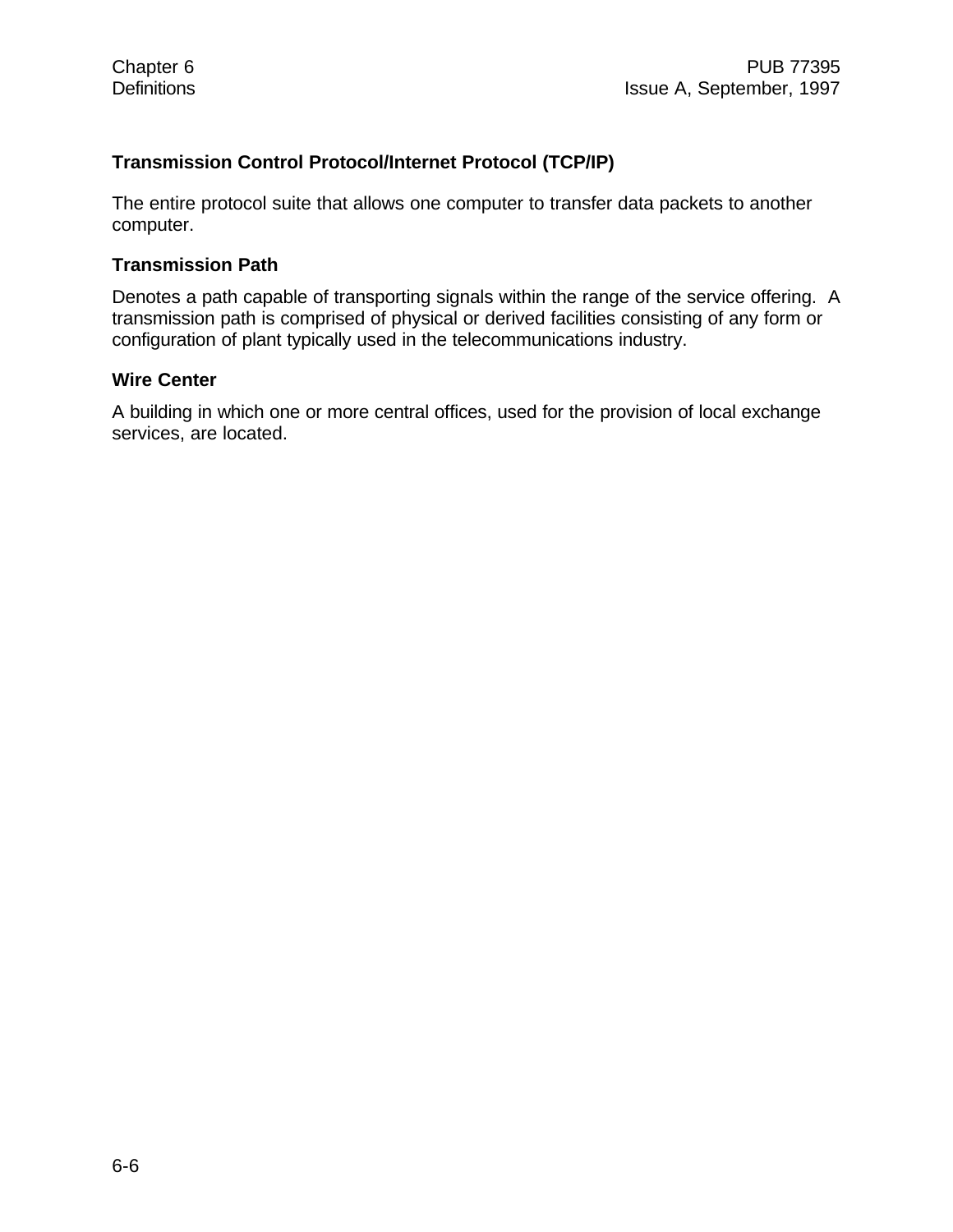# **Chapter and Section Page** 7. References............................................................................................. 7-1 7.1 American National Standards Institute Documents ........................... 7-1 7.2 U S WEST Technical Publications................................................... 7-1 7.3 General Publications...................................................................... 7-1

| 7.4 |  |
|-----|--|
|     |  |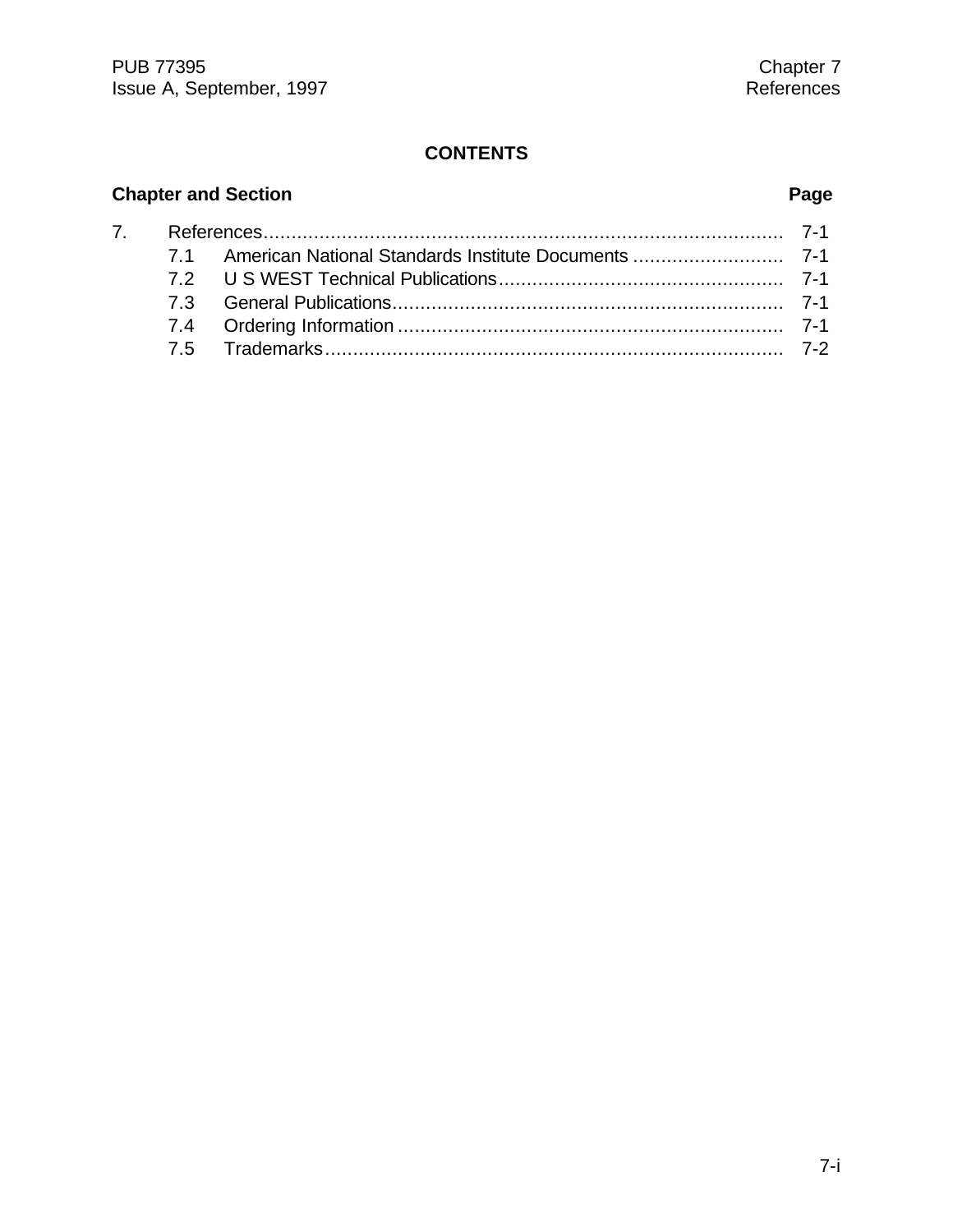#### **7. References**

#### **7.1 American National Standards Institute Documents**

- ANSI T1.223-1991 *Information Interchange Structure and Representation of Network Channel (NC) and Network Channel Interface (NCI) Codes for the North American Telecommunications System.*
- ANSI T1.410-1992 *Telecommunications Carrier-to-Customer Metallic Interface - Digital Data at 64 kbit/s and Subrates.*

#### **7.2 U S WEST Technical Publications**

- PUB 77204 *U S WEST Digital Data Service Product Description*, *Applications, and Interface Combinations.* Issue C, April, 1997.
- PUB 77312 *U S WEST Digital Data Service Technical Description.* Issue E, April, 1997.

#### **7.3 General Publications**

- ISBN 0-02-415425-3 William Stallings, *Data and Computer Communications.* 5th Edition, 1997.
- ISBN 0-13-216987-8 Douglas E. Comer, *Internetworking with TCP/IP, Volume 1: Principles, Protocols, and Architecture*. 3rd Edition, 1995.

#### **7.4 Ordering Information**

All documents are subject to change and their citation in this document reflects the most current information available at the time of printing. Readers are advised to check status and availability of all documents.

Those who are not U S WEST employees may order;

American National Standards Institute (ANSI) documents from:

American National Standards Institute Attn: Customer Service 11 West 42nd Street New York, NY 10036 Phone: (212) 642-4900 Fax: (212) 302-1286

ANSI has a catalog available which describes their publications.